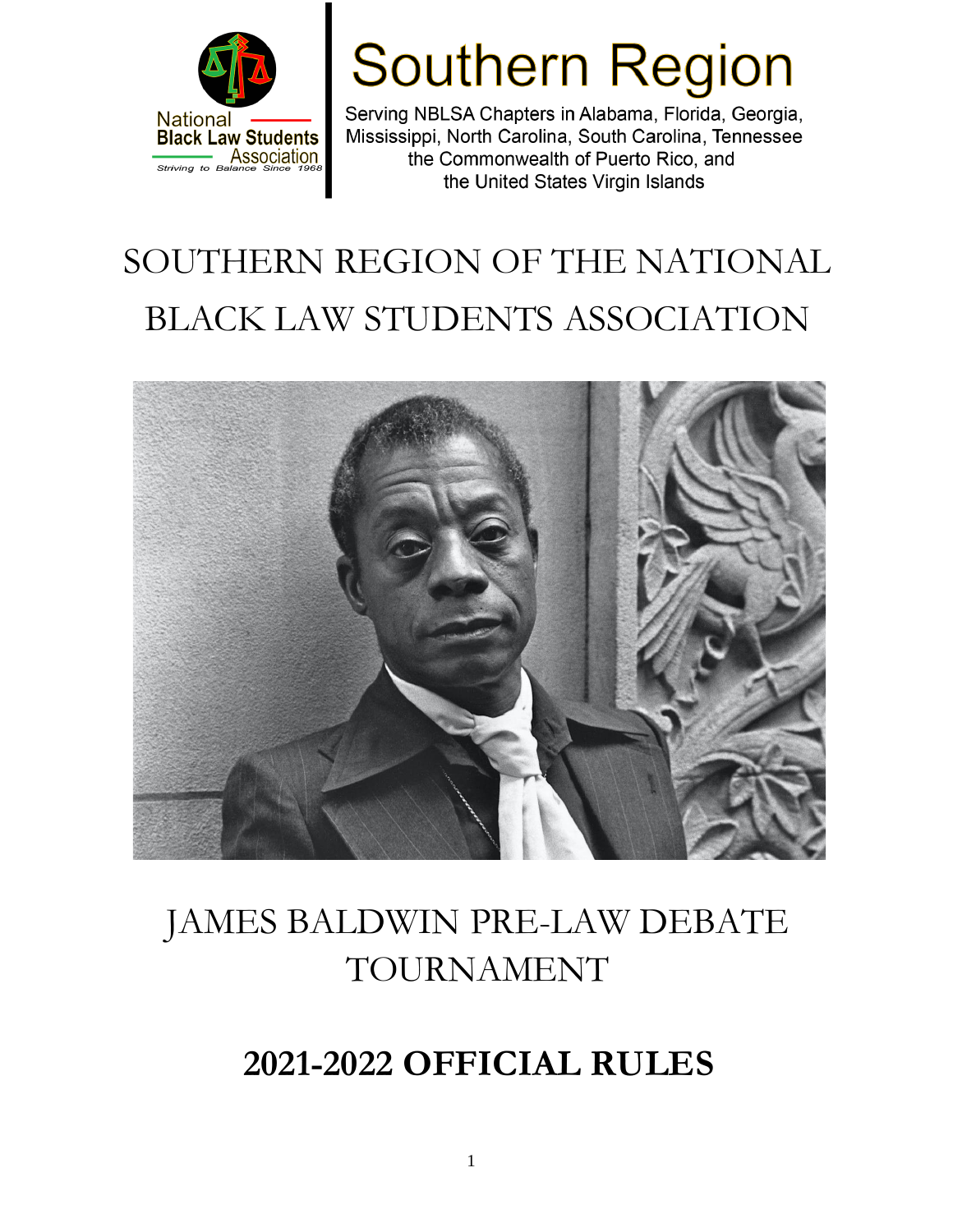## Table of Contents

| <b>B.</b>   |  |
|-------------|--|
| $C_{\cdot}$ |  |
| D.          |  |
| Ε.          |  |
| F.          |  |
| G.          |  |
|             |  |
|             |  |
|             |  |
| <b>B.</b>   |  |
| C.          |  |
| D.          |  |
| Ε.          |  |
| F.          |  |
| G.          |  |
| Н.          |  |
| Ι.          |  |
| J.          |  |
| Κ.          |  |
| L.          |  |
|             |  |
|             |  |
| В.          |  |
|             |  |
|             |  |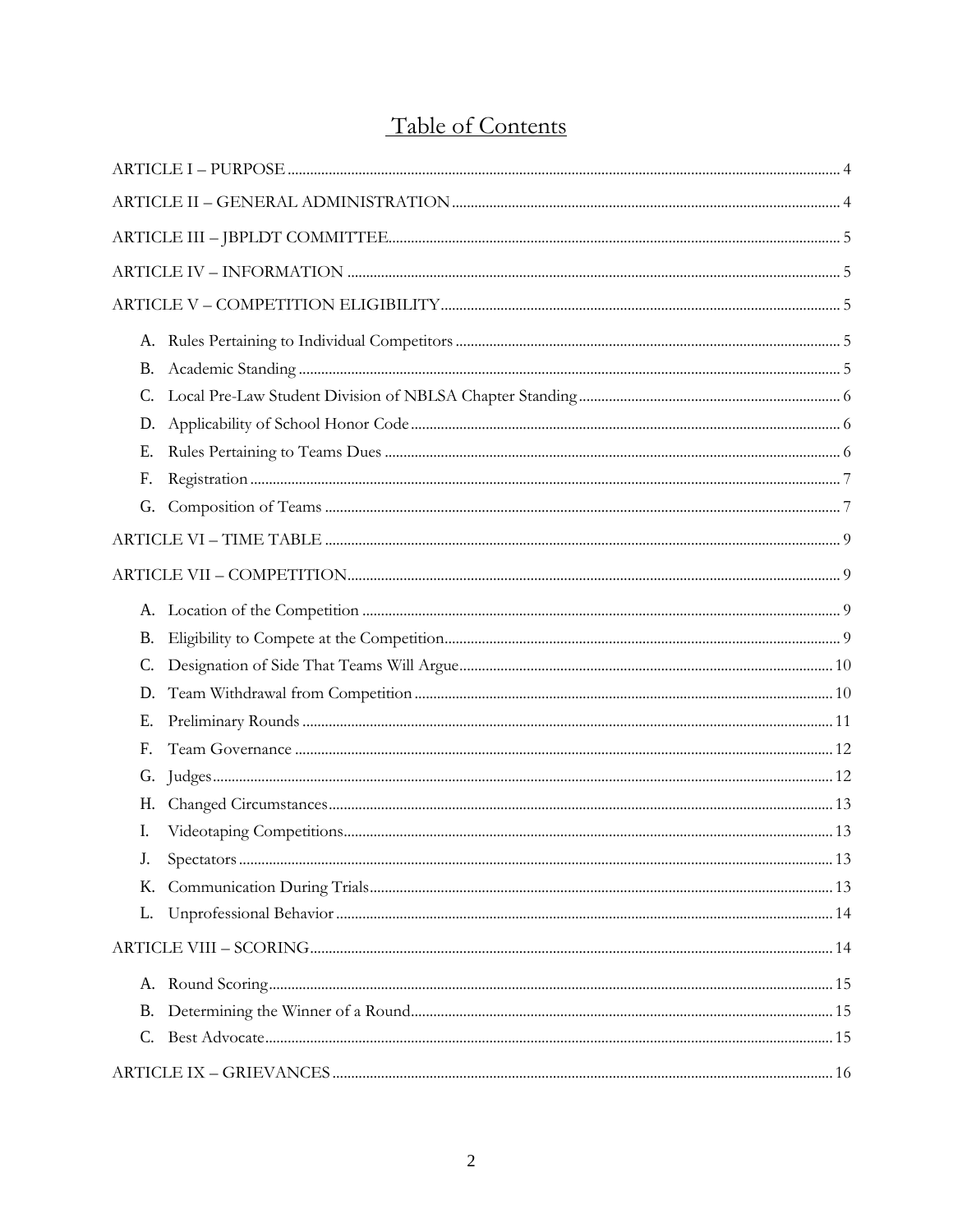| B. |  |
|----|--|
|    |  |
| D. |  |
|    |  |
|    |  |
|    |  |
|    |  |
|    |  |
| Е. |  |
|    |  |
|    |  |
|    |  |
|    |  |
|    |  |
|    |  |
|    |  |
| Е. |  |
|    |  |
|    |  |
|    |  |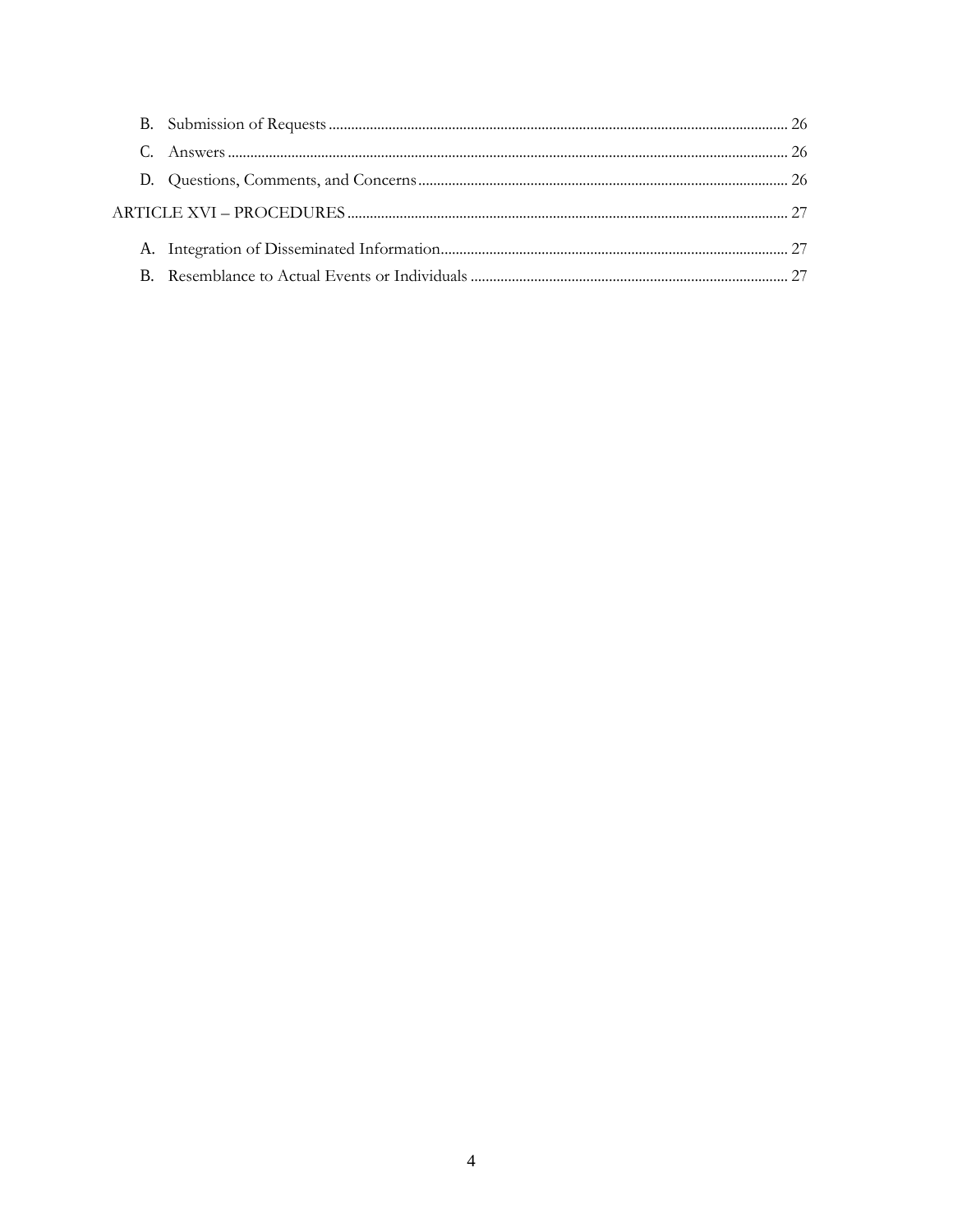#### **JAMES BALDWIN PRE-LAW DEBATE TOURNAMENT**

## **Preface**

The James Baldwin Pre-Law Debate Tournament (JBPLDT) Committee reserves the right to amend these rules (Rules) and to make any decision, which shall be final, regarding any aspect of the JBPLDT. Please be advised that all sections of the Rules where there is mention of a Committee refers solely to the JBPLDT Committee.

#### **Use of the JBPLDT Problem**

The JBPLDT Problem, as prepared by the Southern Region Pre-Law Debate Tournament Review Board, is copyrighted material. No school may use the JBPLDT Problem for any purpose, except in connection with the school's participation in the 20210-2022 Competition, without the express written consent of the Southern Regional Chair for the National Black Law Students Association. This prohibition does not preclude a school from using the JBPLDT problem in intramural competitions or try-outs to select a team for the JBPLDT.

### <span id="page-4-0"></span>**ARTICLE I – PURPOSE**

In October 2020, the Executive Board for the Southern Region of the National Black Law Students Association (SRBLSA) voted to create the James Baldwin Pre-Law Debate Tournament. The purpose of the Tournament is to create a mechanism to engage the Pre-Law Student Division of the National Black Law Students Association. Those who participate will gain heightened skills by homing their oral advocacy skills, learning strategic research skills, and engaging with practicing attorneys while debating timely topics. Thus, the competition is appropriately named the James Baldwin Pre-Law Debate Tournament.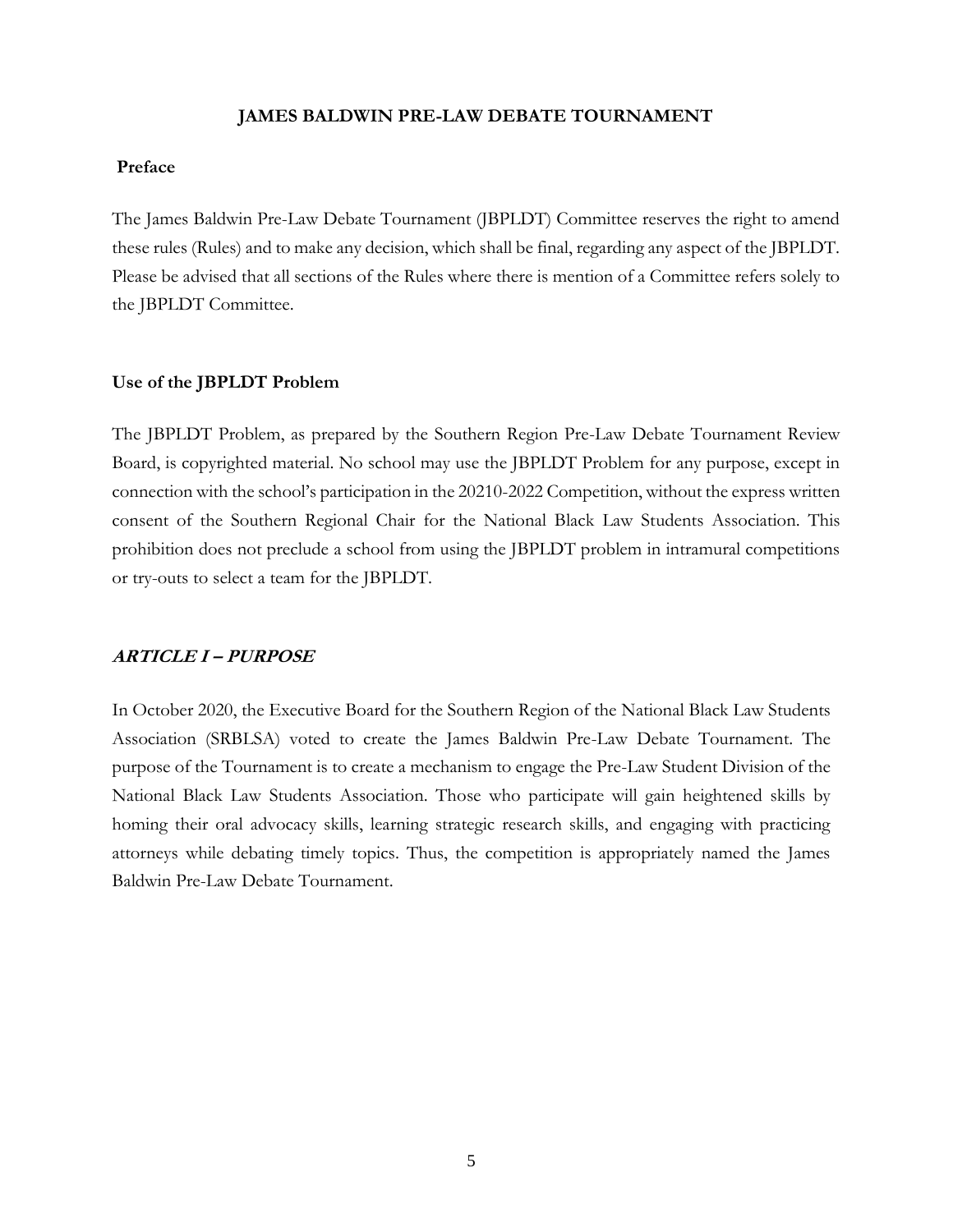## <span id="page-5-0"></span>**ARTICLE II – GENERAL ADMINISTRATION**

The JBPLDT is administered under the direction of the JBPLDT Committee.

#### <span id="page-5-1"></span>**ARTICLE III – JBPLDT COMMITTEE**

The JBPLDT Committee shall consist of the SRBLSA Chair, SRBLSA Vice Chair, SRBLSA Pre-Law Director, SRBLSA Mock Trial Director, and SRBLSA Moot Court Director. These students shall have the responsibility for coordinating the tournament. The JBPLDT Committee is responsible for keeping the SRBLSA Executive Board informed as to the progress of the competition. The JBPLDT Committee shall also be responsible for answering all questions and responding to all requests for rule interpretations of a substantive nature regarding their year's competition.

#### <span id="page-5-2"></span>**ARTICLE IV -- INFORMATION**

All information will be posted to the SRBLSA JBPLDT homepage at s [rblsa.org/convention.](http://srblsa.org/convention) Requests for general information should be directed to the SRBLSA Pre-Law Director at [srblsa.prelaw@nblsa.org a](mailto:srblsa.prelaw@nblsa.org)nd must be in writing via email. The SRBLSA Pre-Law Director will issue a written response within a reasonable amount of time about matters pertaining to the tournament. All teams will be notified of the question and the written response about the problem through the SRBLSA website at the conclusion of the official question period.

## <span id="page-5-3"></span>**ARTICLE V – COMPETITION ELIGIBILITY**

#### <span id="page-5-4"></span>**A. Rules Pertaining to Individual Competitors**

A potential competitor of the JBPLDT must be an active member of his or her affiliated Pre-Law Student Division Chapter before the qualification deadline for the respective competitions. An active member shall be generally determined by the affiliated Pre-Law Student Division Chapter.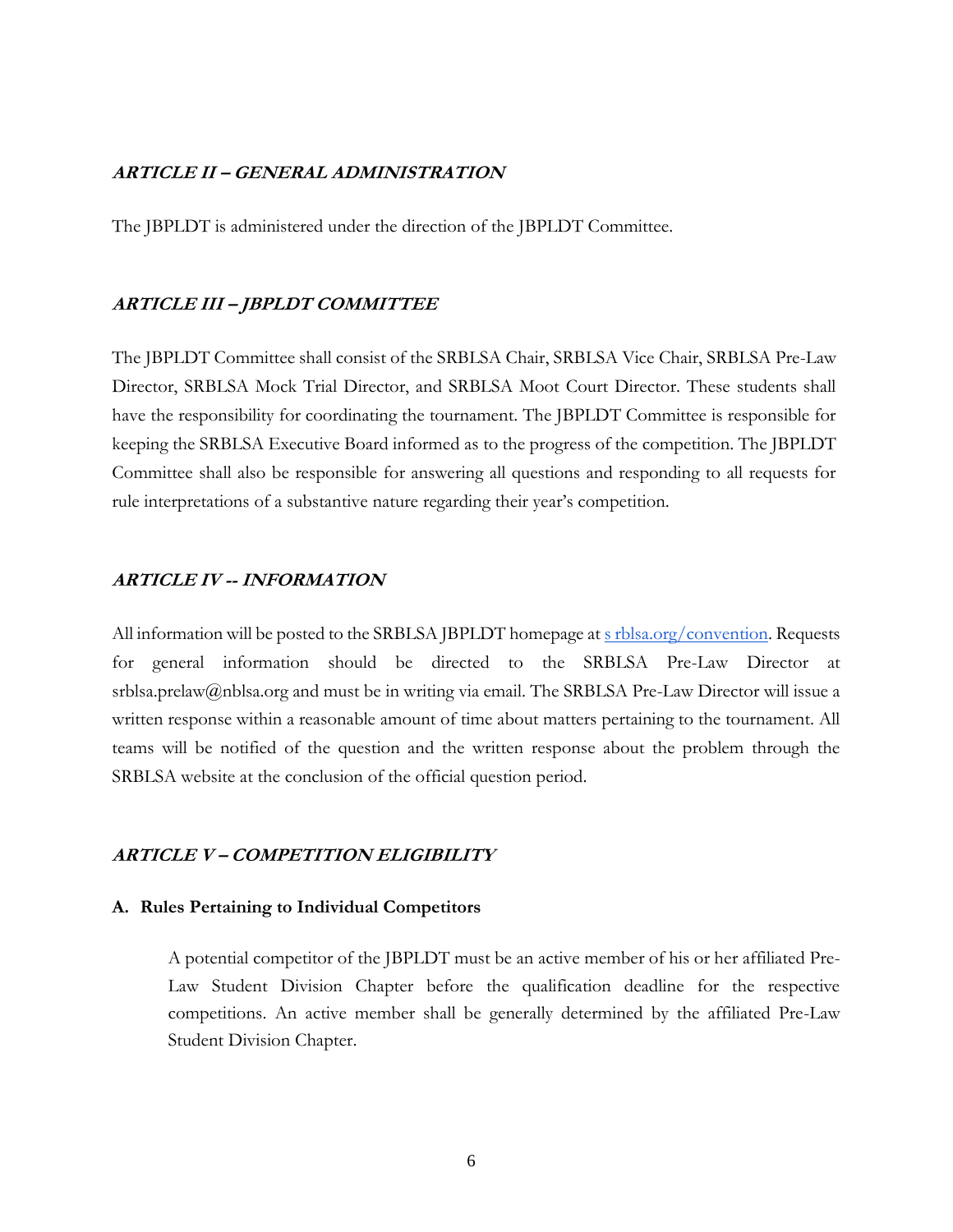## <span id="page-6-0"></span>**B. Academic Standing:**

In order to be eligible to compete, competitors must be enrolled in an undergraduate program at an accredited university during the entire academic school year in which they compete. Competitors must also be in good academic standing at the school they attend during the entire academic year in which they compete. The letter of good academic standing for each team member must be completed by or from their registrar's office on official letterhead. This letter must be submitted with the registration form, NBLSA financial status and engagement letter of verification (please see (C)(2) below). All competitors are subject to eligibility verification.

## <span id="page-6-1"></span>**C. Local Pre-Law Student Division of NBLSA Chapter Standing:**

1. Members seeking to compete in the JBPLDT must be national dues paying members by the qualifying deadline.

Each team member must be a National dues paying NBLSA member in the current year. A letter must be drafted by the team member's Pre-Law Studnet Division of NBLSA President, Vice President, or Treasurer and shall include that they are a NBLSA member in good standing prior to entering the competition and the date the participant became an active NBLSA member.

Each school is limited to three (3) teams. Additional teams may be added based on availability after registration is closed.

2. Teams must submit a letter of verification for each team member from your Pre-Law Student Division of NBLSA chapter president. The letter shall also include that the team member has participated in one (1) programming event. A team's letter of verification and NBLSA financial standing for each team member should be submitted at the time of registration completion through the registration form.

## <span id="page-6-2"></span>**D. Applicability of School Honor Code:**

Each team member is bound by their school's honor code (or its equivalent) and must not receive any outside assistance except as described. The JBPLDT Committee has the discretion to disqualify any team or individual team member for any violation of such code.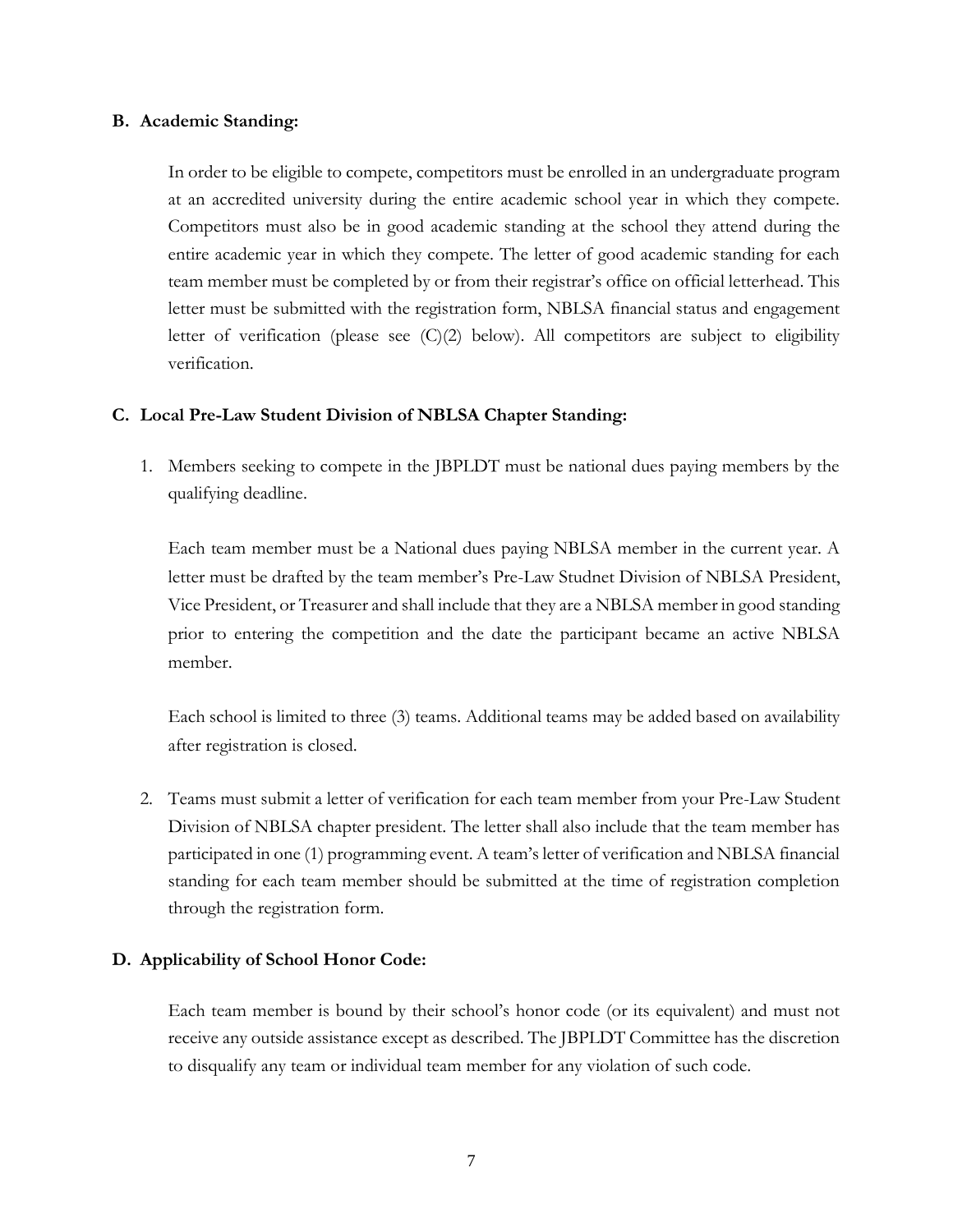## **E. Rules Pertaining to Team Dues:**

In order to be eligible to compete, National Dues of the team's chapter must be paid by December 31, 2021.

## <span id="page-7-0"></span>**F. Registration:**

- 1. Team Member Registration Required: Each member of the team must register and remit all fees, including all NBLSA dues.
- 2. **Entry Form and Fee:** Each team entering the competition must submit an entry form and entry fee. For 2021–2022, there will be no registration fee.
- 3. **\*Multi-team registration:** The JBPLDT shall cap the number of participating teams at eighteen (18) entries. Schools wishing to send more than three (3) teams will need to register their priority three teams first. After December 1, 2021, if the cap has not been reached, schools will be allowed to register any additional teams they wish to send.

**Samples of all of the supplemental forms (Letter of Good Academic Standing, Letter of Local Pre-Law Student Division of NBLSA Chapter Standing, and Programming Requirement Letter) can be found on the SRBLSA JBPLDT homepage but need to be signed, completed, and uploaded at the time of registration through the registration website.**

- 4. **Contact Information:** On the entry form, each team **must** designate a contact person to whom all official correspondence will be sent by the JBPLDT Committee. The contact person may be the team coach or a team member.
- 5. A mailing address and an electronic mailing address must be provided for the **contact person**. A daytime and evening phone number must also be included. If the contact person has a different phone number while school is not in session, that number must also be included. If the contact person changes his or her address or is replaced, the JBPLDT Committee must be notified within forty-eight (48) hours via email. Any information, questions, or concerns discussed with this person will be considered as information disseminated to the entire team.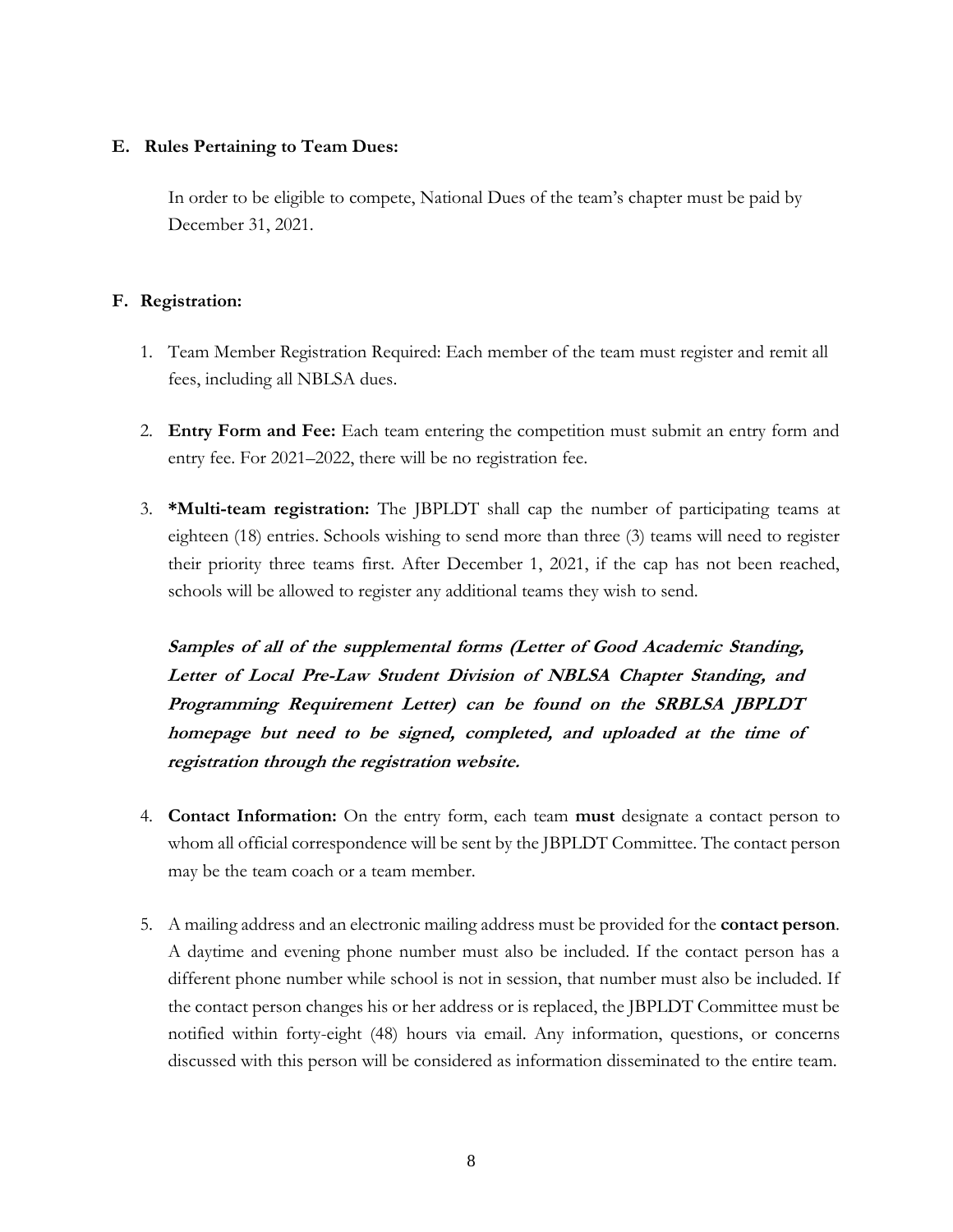All communication between the JBPLDT Committee and the teams must be through the contact person.

## <span id="page-8-0"></span>**G. Composition of Teams:**

- **1. Number of Team Members:** Each team shall consist of only two (2) undergraduate students who are enrolled at the same school. Students will be responsible for arguing both the affirmative and the negative. **In the spirit of the James Baldwin Pre-Law Debate Tournament and its commitment to developing skilled advocates, there will be no exceptions made for this rule.**
- 2. **Substitution of Team Members:** No substitution of team members after registration may be made except in exigent circumstances, (e.g.: medical illness, lack of academic good standing with the school, death) subject to the written approval of the JBPLDT Committee. All substitutions must be supported with the appropriate documentation (e.g.: letter from doctor/hospital, letter from chapter advisor, etc.). Failure to obtain written approval from the JBPLDT Committee to substitute team members will result in penalties at the Committee's discretion up to and including ten (10) point penalty and/or automatic disqualification.

**Note: Teams may NOT register any alternates at any time during the registration process. Individual requests for substitutes must be made directly to the Committee in the event of an emergency.**

3. **Outside Assistance:** Each team must be prepared to argue on behalf of the affirmative and the negative with appropriate cross-examination of opponents without any outside assistance. A team coach may participate with team members in preliminary general discussions of the problem, issues presented, judging practice rounds, providing general critiques and general decision-making as to strategy. While team coaches are allowed to watch rounds, they are **not**  permitted to give assistance to team members **during any** portion of the competition rounds. For the purposes of this rule, Rounds begin when the judges enter the room and are not officially over until the judges gives critiques. Coaches may not speak with their team until after critiques are given. The Pre-Law Director has the discretion to disqualify or assess penalty points to any team who speaks with their coach during the round.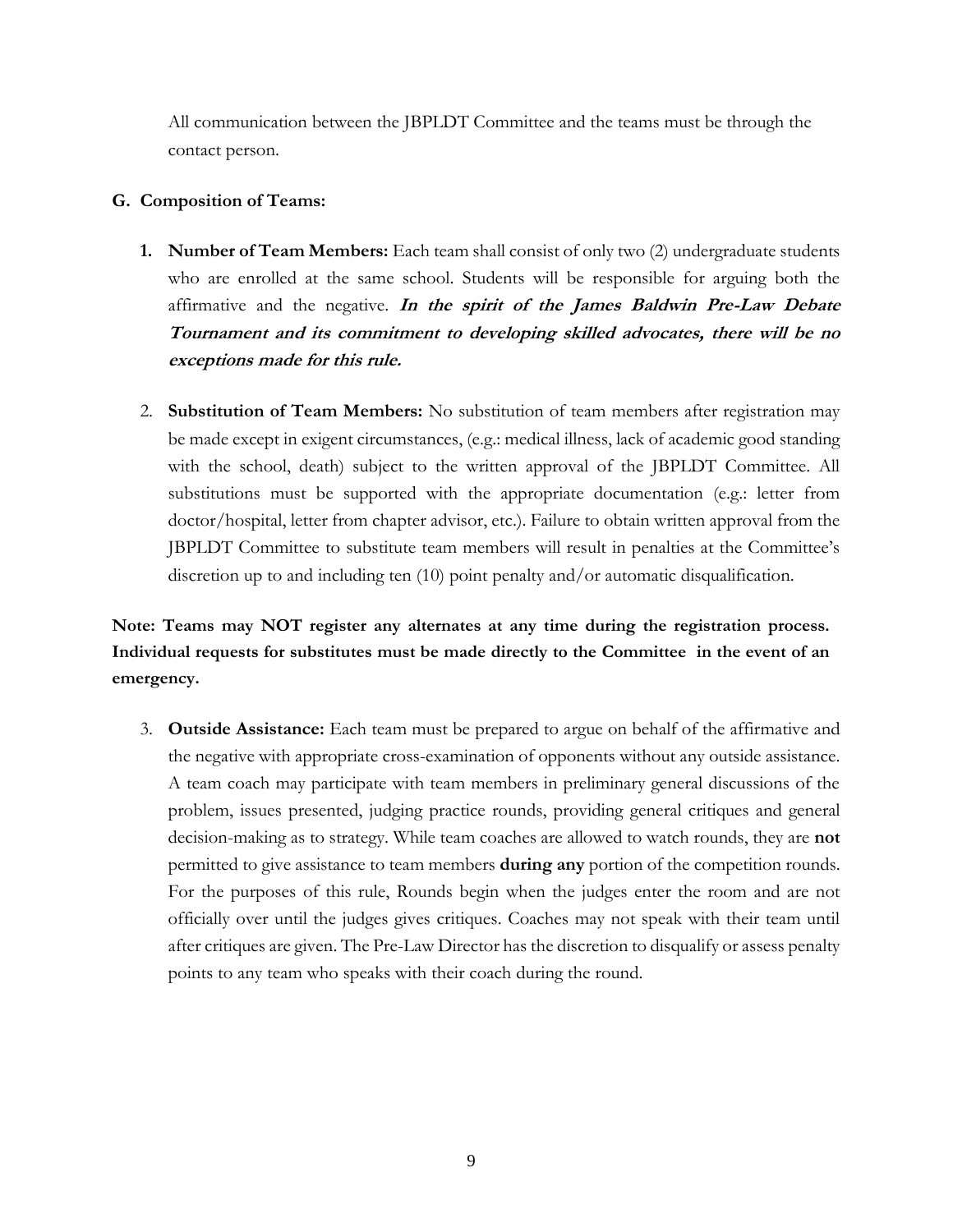## <span id="page-9-0"></span>**ARTICLE VI – TIME TABLE**

| Date                                | Description                                                                                                                  |  |
|-------------------------------------|------------------------------------------------------------------------------------------------------------------------------|--|
| October 4, 2021–January 28,<br>2022 | Registration between these dates will be available. The<br>problem will be released upon registration. Q&A<br>period begins. |  |
| <b>January 28, 2022</b>             | Registration deadline; Q&A Deadline                                                                                          |  |
| February 24–27, 2022                | Inaugural James Baldwin Pre-Law Debate Tournament<br>administered                                                            |  |

## <span id="page-9-1"></span>**ARTICLE VII – COMPETITION**

## <span id="page-9-2"></span>**A. Location of the Competition:**

The Competition shall be held during the SRBLSA Regional Convention. Please be aware that given the anonymity of all competing teams, nothing prohibits two teams from the same school from competing against each other in any round of the competition.

## <span id="page-9-3"></span>**B. Eligibility to Compete at the Competition**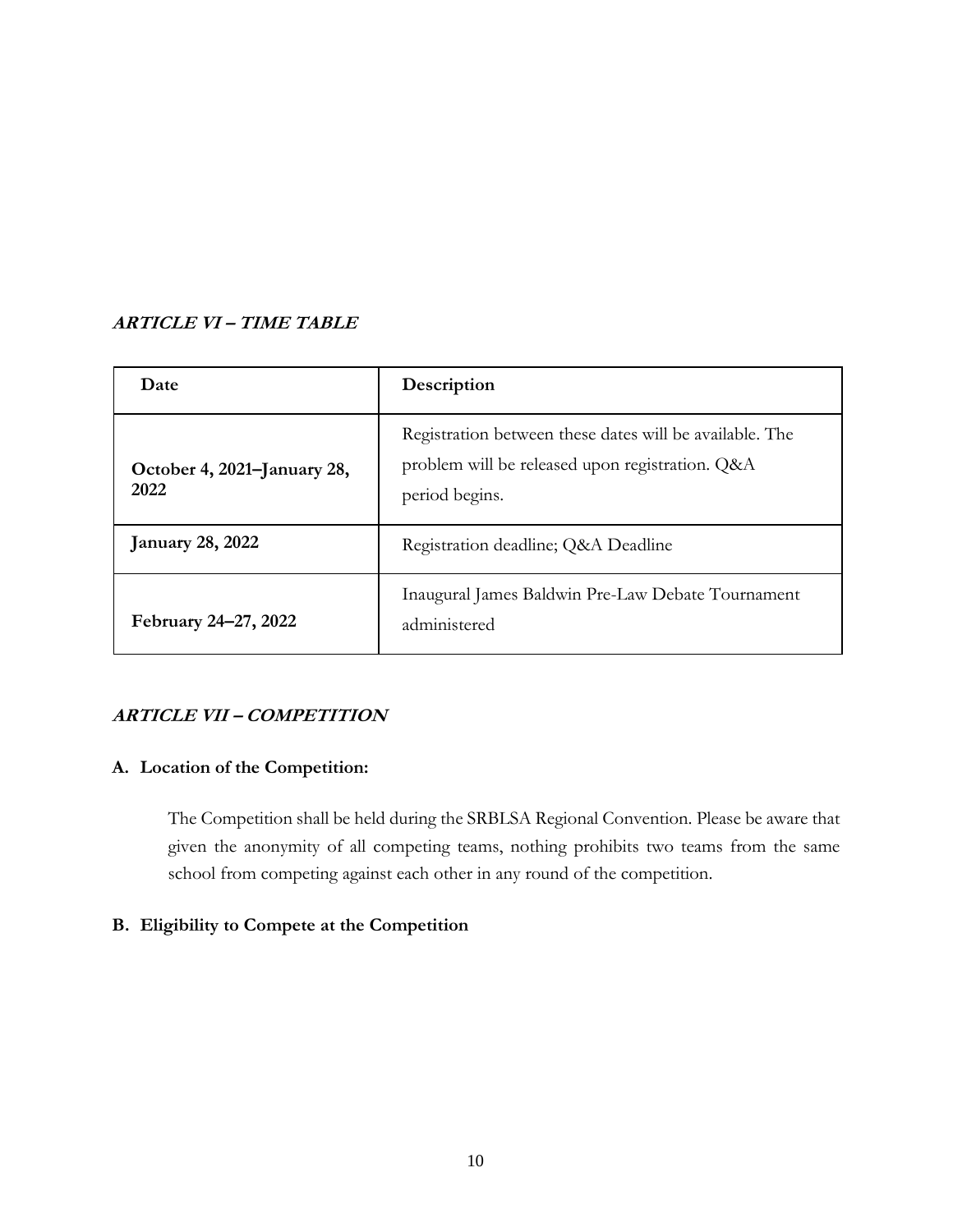The Competition shall include all teams that have submitted completed Registration Packets including:

- Competition Registration form
- Academic letters of Good Academic Standing for each Team Member
- Letters of financial Good Standing with local NBLSA Pre-Law Chapter for each Team Member
- List of Coaches

**Note:** By submitting the Registration Packet, team members forfeit any right that they may have to their submitted packets, rounds and any derivatives of their work thereof.

## **ANY COMPETING TEAM MEMBER THAT IDENTIFIES OR CAUSES TO BE IDENTIFIED ANY OF ITS SCHOOL, SOCIAL, CIVIC, OR FRATERNAL AFFILIATIONS THROUGH THE USE OF APPAREL, JEWELRY, HAND GESTURES, OR MATERIALS BROUGHT INTO THE COURTROOM SHALL BE SUBJECT TO IMMEDIATE DISQUALIFICATION OR POINT PENALTY AND FEE FORFEITURE.**

A "competing team member" is one who has not been eliminated from the competition rounds. Once a team is eliminated from the competition, then they are no longer considered competing teams and are no longer bound to the anonymity rules. However, if a second or multiple team attending the same school as the disqualifying team advances, the disqualified team may not disclose their school identity.

## <span id="page-10-0"></span>**C. Designation of Side That Teams Will Argue:**

The side that a team will argue in the first and second preliminary rounds of the Regional Competitions will be determined by the JBPLDT Committee in alphabetical order by team in the scheduling process. During the first and second preliminary rounds, each team should be prepared to argue each side, for the affirmative and alternatively, for the negative.

## **D. Team Withdrawal from Regional Competition:**

If a team would like to withdraw, they should notify the JBPLDT Committee through the SRBLSA Pre-Law Director of their intention not to participate after the pairings have been established but before the competition has begun. Absent extreme circumstances, a withdrawing team must notify the JBPLDT Committee in writing at least 5 days before the beginning of the competition. Please note that extreme circumstances are situations such as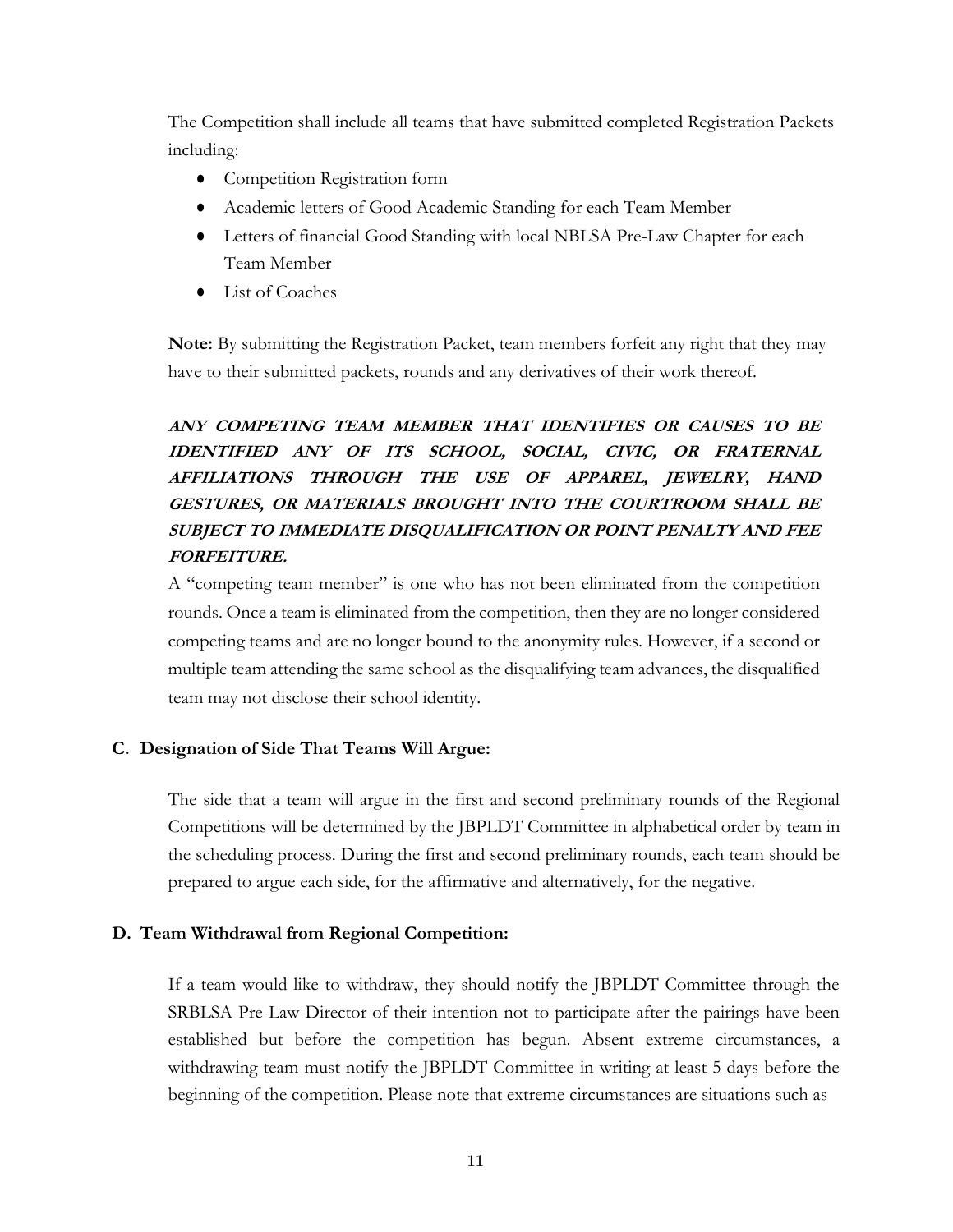family/personal/health emergencies and other situations to be determined at the discretion of the JBPLDT Committee. The JBPLDT Committee will make the necessary changes in preliminary round pairings and notify the affected teams of the changes as soon as possible. Schools/teams that find they must withdraw from the competition are expected to notify the JBPLDT Committee at their earliest possible date.

## **FAILURE TO NOTIFY THE JBPLDT COMMITTEE OF A TIMELY WITHDRAWAL MAY RESULT IN YOUR SCHOOL BEING BANNED FROM COMPETING IN JBPLDT FOR ONE YEAR.**

#### <span id="page-11-0"></span>**E. Preliminary Rounds:**

Each team will argue at least once for the affirmative and once for the negative. Team advancement will be first based on win/loss record, and then, in the event of a tie, ballots, and points.

Sample of preliminary round structure for the Competition:

#### **Preliminary Round 1**

- A (representing affirmative) v. B (representing negative)
- C (representing affirmative) v. D (representing negative)
- E (representing affirmative) v. F (representing negative)
- G (representing affirmative) v. H (representing negative)
- I (representing affirmative) v. J (representing negative)
- K (representing affirmative) v. L (representing negative)
- M (representing affirmative) v. N (representing negative)
- O (representing affirmative) v. P (representing negative)
- Q (representing affirmative) v. R (representing negative)

## **Preliminary Round 2**

- R (representing affirmative) v. A (representing negative)
- P (representing affirmative) v. C (representing negative)
- N (representing affirmative) v. E (representing negative)
- L (representing affirmative) v. G (representing negative)
- J (representing affirmative) v. I (representing negative)
- H (representing affirmative) v. K (representing negative)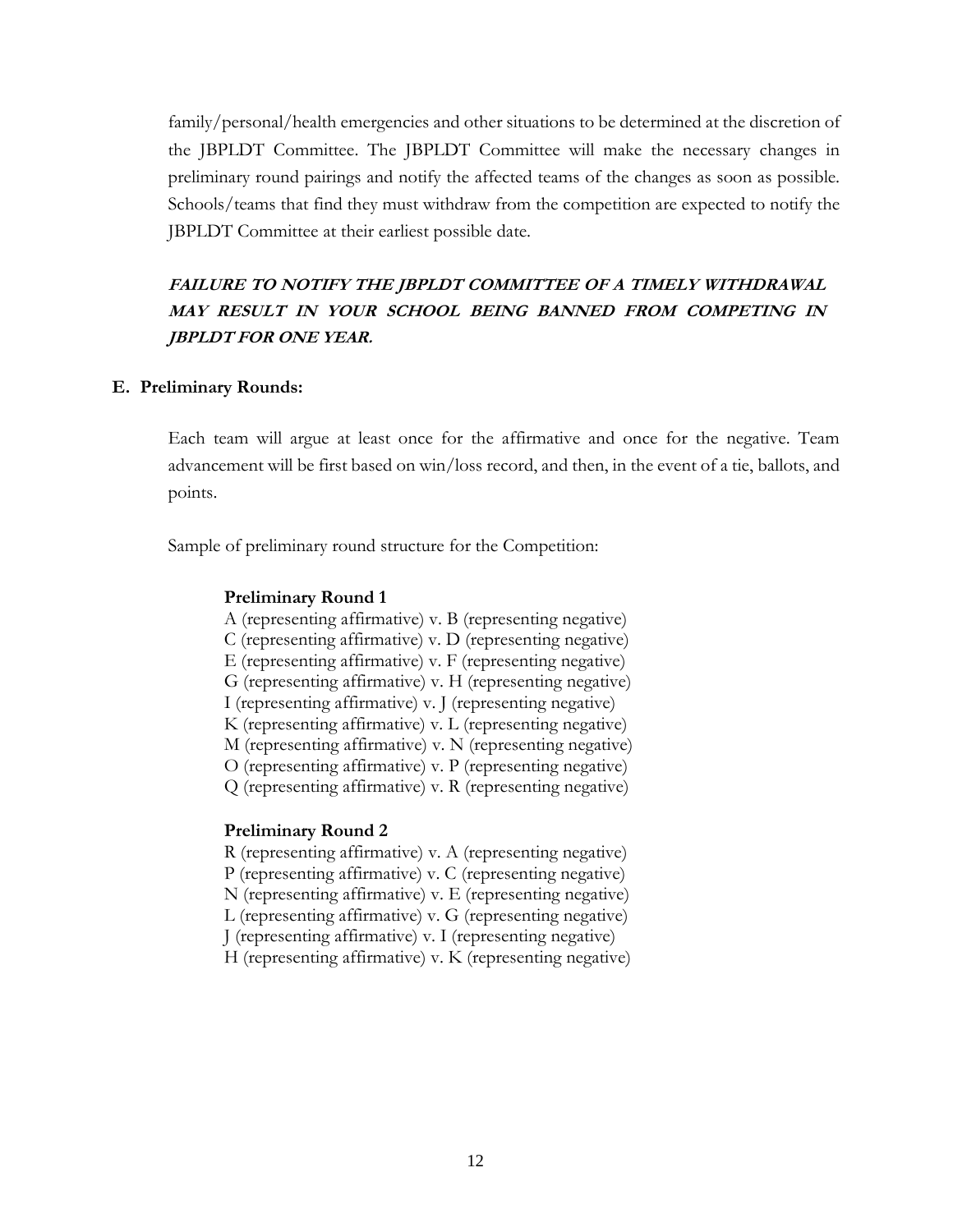F (representing affirmative) v. M (representing negative)

- D (representing affirmative) v. O (representing negative)
- B (representing affirmative) v. Q (representing negative)

## <span id="page-12-0"></span>**F. Team Governance:**

a. Identification

Each team will be assigned a random letter accompanied by predetermined competitor identification (Team Identification Letter) numbers at the close of the team registration period by the JBPLDT Committee. **Competing team members are not to divulge their school affiliation to judges in attendance at the Competitions until after the final round.** It is especially important that team members do not reveal this information to the judges as some judges may be used again in later rounds. If a competing team member is asked by a judge or a bailiff what school the team member represents, the student should respond that the rules do not permit the divulging of that information until after the competition. **Team members are permitted to divulge their names within the competition.**

b. Late Arrival of a Team

In the event that a team fails to appear on time for any round of any competition, that team may be disqualified from the competition. If the late team is allowed to participate and arrives at a time that permits that round to begin on time without schedule disruption, the round may be so held but the late team shall receive an appropriate point deduction, as indicated on the Scoring Rubric.

## <span id="page-12-1"></span>**G. Judges:**

1. Before the start of any round, team members and coaches are required to disclose any relationship or affiliation to the judge of that round, if such relationship exists. The JBPLDT Committee will then make an appropriate substitution. If a relationship or affiliation exists and is not disclosed at any time between a competing team and a judge of that team's round, that team will be subject to disqualification.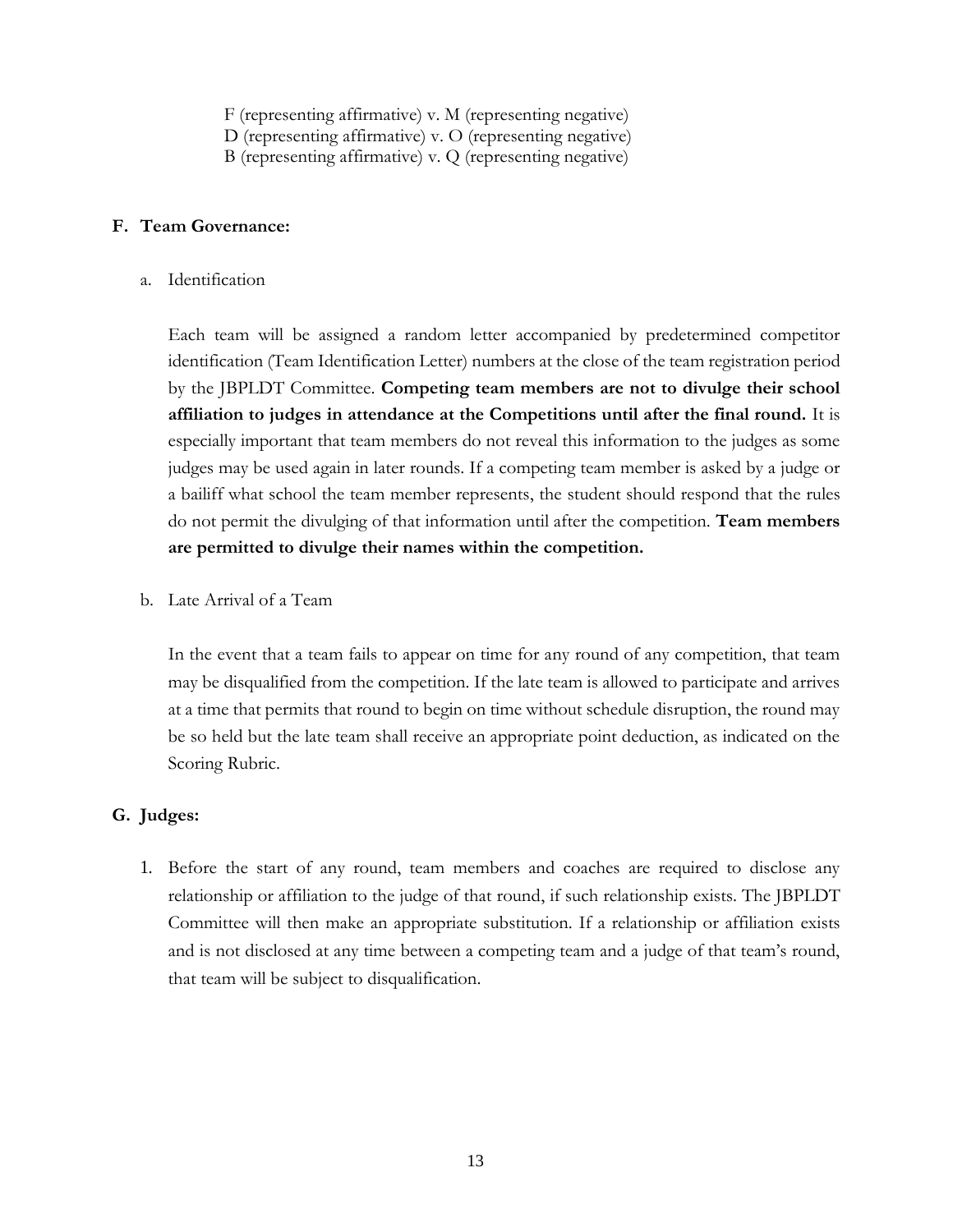- 2. If a judge fails to appear for his/her scheduled trial, then the JBPLDT Committee may substitute judges. Professors and other school faculty and staff may not sit for a trial involving schools with which they are affiliated. Law students may judge any aspect of the competition at any level. Coaches may be asked to serve as substitute judges in the event of extreme exigent circumstances.
- 3. If a situation exists where the JBPLDT Committee is unable to find a qualified person to judge a round, the JBPLDT Committee members are permitted to sit as a judge for that round.

## <span id="page-13-0"></span>**H. Changed Circumstances:**

In the event of circumstances that directly affect the advancement of any Debate team member(s), the JBPLDT Committee is required to give reasonable notice to the team members (or coaches) of the teams directly affected.

## <span id="page-13-1"></span>**I. Videotaping Competitions**

By virtue of entering the JBPLDT Committee, teams agree that some, all, or none of the rounds at the National Competition may be videotaped by SRBLSA for the exclusive benefit of the Association and any other educational use as determined by the National Executive Board.

## **Spectators, competitors and coaches are not permitted to record any aspect of the JBPLDT rounds.**

## <span id="page-13-2"></span>**J. Spectators**

Spectators will be permitted during all rounds contingent upon physical space capacity. **Team coaches are allowed to be in the competition room. Neither team coaches nor spectators are permitted to interact with any of the team members on either side during the competition round.** This includes any form of communication and hand gestures. Team members are allowed to talk to each other during breaks, outside of the presence of the judge. Teams who violate this rule are subject to a point penalty or disqualification, at the discretion of the JBPLDT Committee.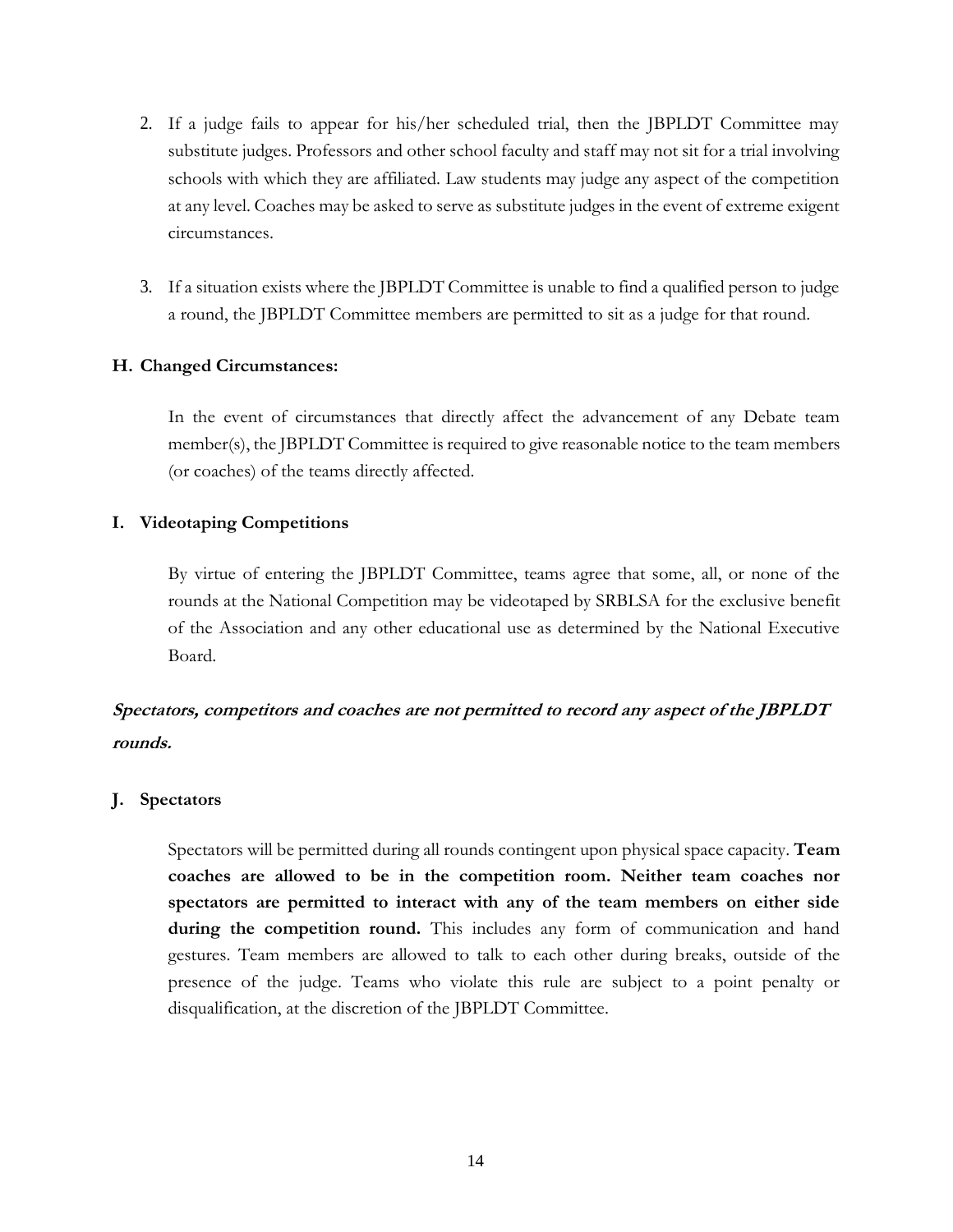## <span id="page-14-0"></span>**K. Communication During Rounds**

Competing team members are only permitted to talk to their teammates for the duration of an individual round. Teammates are NOT permitted to talk to their coach(es), the judge(s), the bailiff, opposing team, or the opposing team's coach for material assistance once the judge is seated. If this is violated the opposing team is permitted to file a grievance.

## <span id="page-14-1"></span>**L. Unprofessional Behavior:**

- 1. All competitors must conduct themselves in a professional respectful manner at all times. Behavior that is inconsistent with professional standards and common decency will not be tolerated. This includes, but is not limited to the use of profanity, physical and/or verbal threats to any other person involved with the competition, including but not limited to competitors, administrative officials, and or support staff, loud or disruptive remarks, disrespect of any person involved with the competition, or intoxication.
- 2. If any team member is found to have engaged in any type of inappropriate behavior, that team will be subject to point penalties at the discretion of the competition judge, and/or disqualification, at the discretion of the JBPLDT Committee.
- 3. If a team is disqualified for their unprofessional behavior, the JBPLDT Committee will send a letter to the team's school Dean requesting that appropriate action be taken against the individual(s) or team.
- 4. If a team or an individual member of a team continues to act unprofessionally after they are eliminated from the Competition, the JBPLDT Committee will send a letter to the team's school Dean requesting that appropriate action be taken against the individual(s) or team.

## <span id="page-14-2"></span>**ARTICLE VIII – SCORING**

## <span id="page-14-3"></span>**A. Round Scoring:**

The judges will be given a list of criteria and will score each team member accordingly.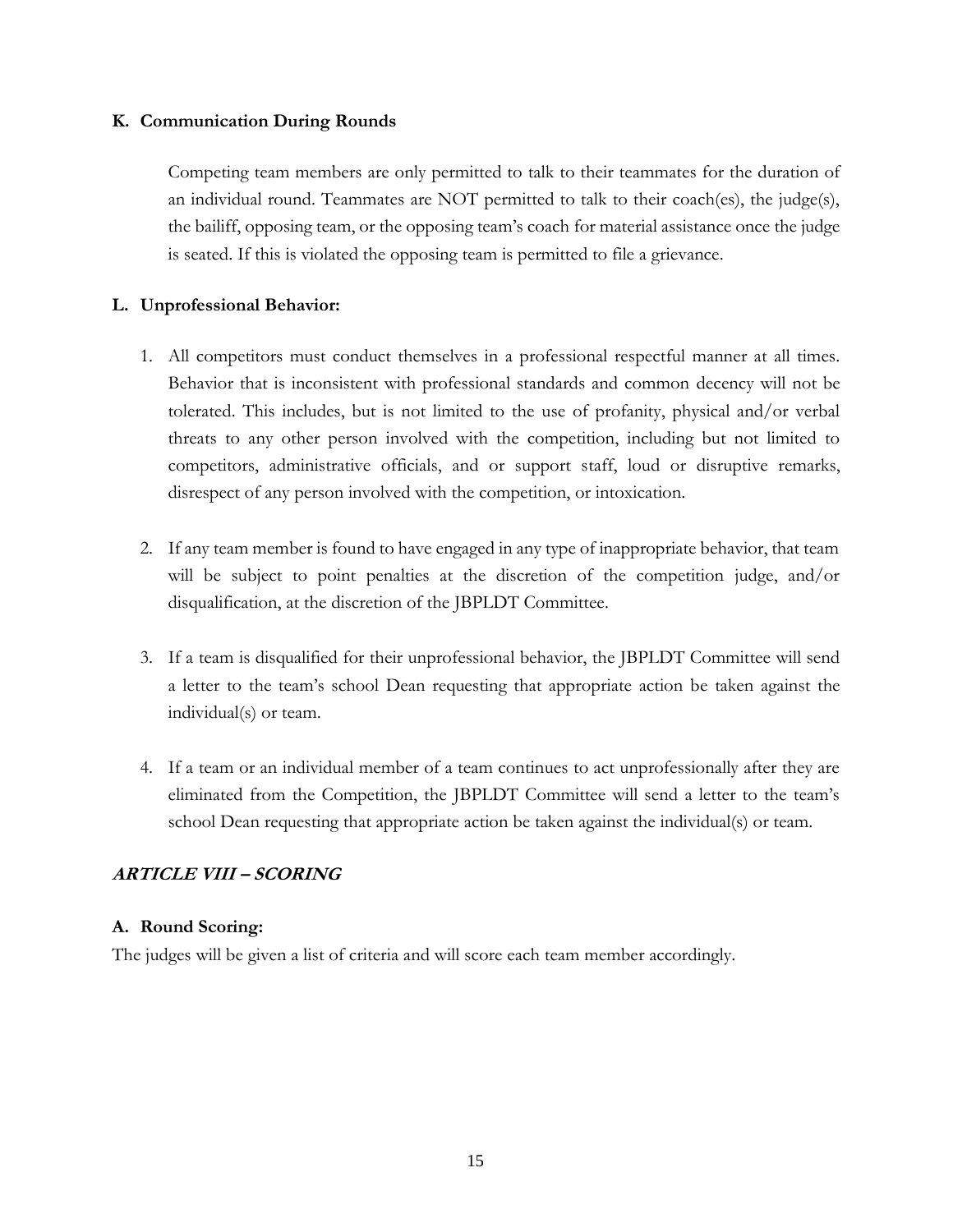| Area                  | Description                                                                                                                                                                                                                                                 |  |
|-----------------------|-------------------------------------------------------------------------------------------------------------------------------------------------------------------------------------------------------------------------------------------------------------|--|
| Constructive Argument | Advocate:<br>Presented a cohesive theory of<br>the argument<br>Argued persuasively and effectively<br>Used the sources effectively<br>Minimal reliance on notes, had a good<br>clear pace, spoke clearly, and had good<br>eye contact                       |  |
| Cross-examination     | Advocate:<br>Identified the weakness in opposing<br>$\bullet$<br>team's arguments<br>Defended themselves against attack<br>Used the sources effectively<br>Reacted appropriately to the preceding<br>argument and stayed on topic<br>Used leading questions |  |
| Rebuttal              | Advocate:<br>Identified the weakness in opposing<br>$\bullet$<br>team's arguments<br>Used the sources effectively<br>Appropriately used and reacted to the<br>information presented by their<br>opponent                                                    |  |

## <span id="page-15-0"></span>**B. Determining the Winner of a Round:**

A tabulation committee composed of the JBPLDT Committee and their respective designees shall determine the scores for each team.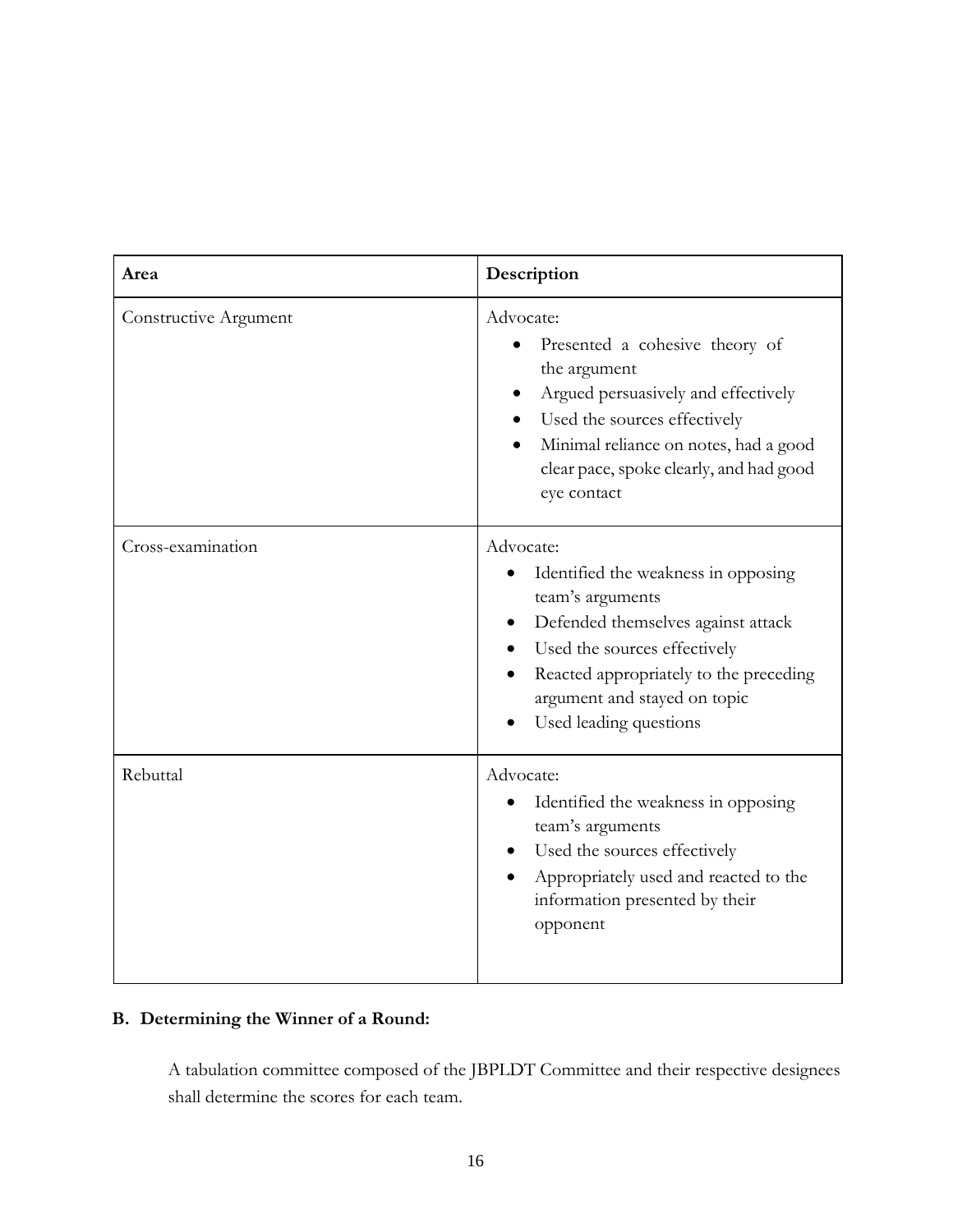## <span id="page-16-0"></span>**C. Best Advocate:**

There will be an award given at the Regional Convention to the advocate with the highest combined individual scores from the preliminary round(s).

## <span id="page-16-1"></span>**ARTICLE IX – GRIEVANCES**

## <span id="page-16-2"></span>**A. Grievance Process**

1. A grievance should only be filed if the grieved complaint would change the outcome of the round. Grievances submitted in any manner other than that laid out by the following procedure will NOT be accepted.

## **Grievances are generally limited to the following violations of the following JBPLDT rules:**

| Grievance                                                                        | <b>Minimum Penalty</b><br>Assessed | <b>Maximum Penalty</b><br><b>Assessed</b> |
|----------------------------------------------------------------------------------|------------------------------------|-------------------------------------------|
| Inappropriate communication during the trial<br>between team members             | 3 points                           | 5 points                                  |
| Inappropriate communication during the trial<br>between team members and coaches | 5 points                           | $10$ points                               |
| Article VII(L) unprofessional behavior                                           | 5 points                           | $10$ points                               |

**There will be a five (5) minute recess between the second affirmative rebuttal and the Judges' critiques.**

## **A team will waive their right to file a grievance, based on anything that occurred during a trial if they fail to do so PRIOR to the Judges' critiques.**

2. Grievances must be submitted on the Grievance Form that is provided at the start of each round. The Grievance Form must be completed after the trial concludes but before the judges' critiques are given. Grievances must be filed with the JBPLDT Committee through the designee listed on the provided form. The JBPLDT Committee or its designee will assess the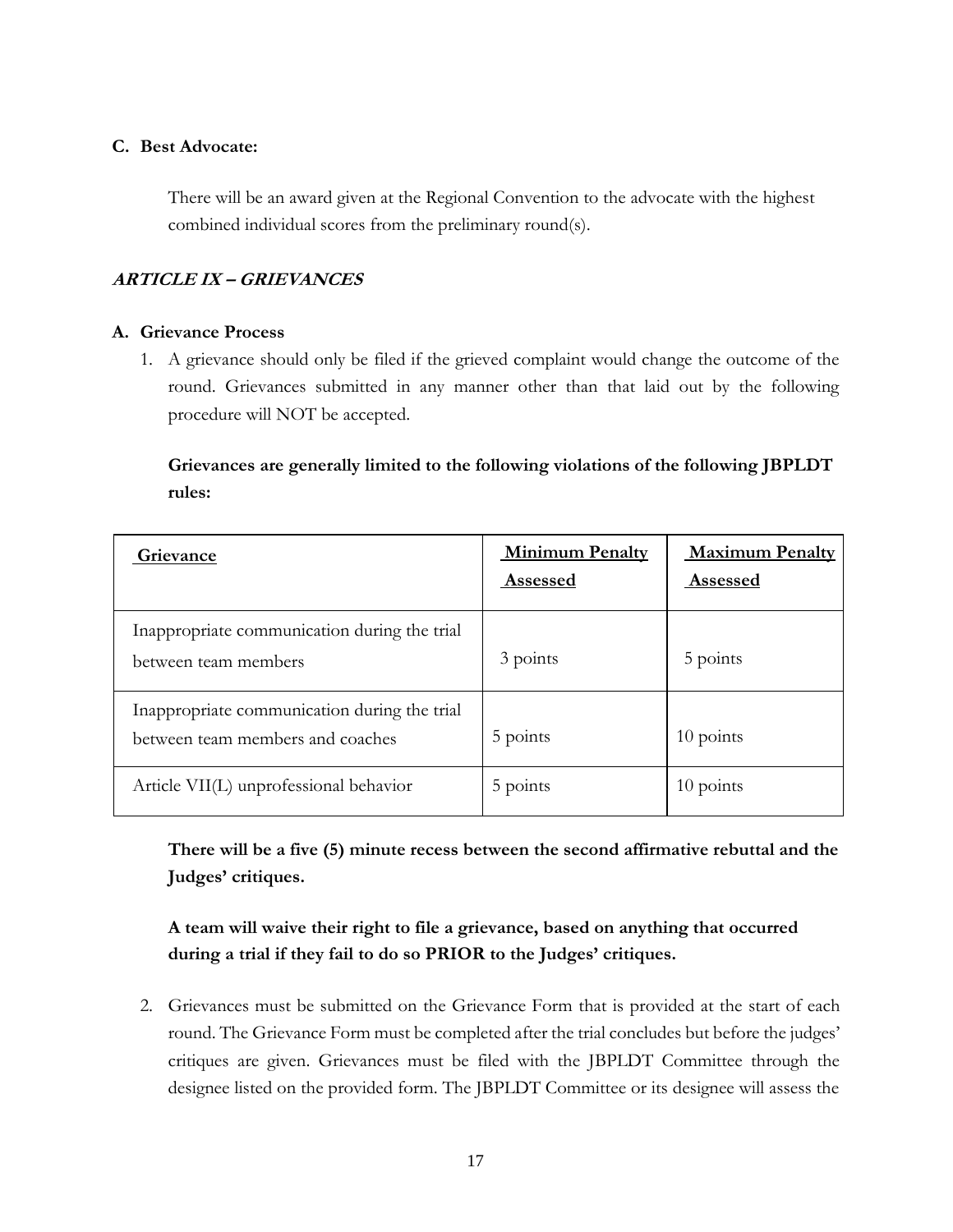situation and what information is needed before deciding the matter. If further information is needed, the JBPLDT Committee or its designee will consult with the Judges in the presence of the Bailiff, after the Judges' critique. The Bailiff will not participate in the discussion with the Judges unless specifically requested to do so; they are only present as observers. The conduct referenced in the grievance will be described to the judges and the nature of the rule violation alleged explained. The Judge(s) and/or Bailiff shall be requested to state whether they were aware of said conduct and whether said conduct had an effect on their decision. In the event of a discrepancy, a hearing shall be called to settle the matter.

- a. If a hearing needs to take place, the JBPLDT Committee or its designee will notify both the team that filed the grievance and the team that the grievance was filed against of a time and location of the hearing. The full JBPLDT Committee will be present. The filing team will then have 15 minutes to present its argument. The team that the grievance has been filed against will then be heard for 15 minutes. The SRBLSA Pre-Law Director may choose to extend the time. No team member or coach will be heard for longer than 30 minutes.
- b. After both teams are heard, based on the comments of the teams, Judges (if applicable), and coaches (if applicable), the JBPLDT Committee will determine what effect, if any, the alleged misconduct had on the Judges' scoring decision. The JBPLDT Committee will then determine a remedy.
- c. Any penalty assessed to any team shall be a minimum 3-point deduction. If the JBPLDT Committee decides that a point deduction shall exceed 3 points, the deduction must be approved and affirmed by a unanimous vote of the full Committee. Points will not be awarded to any teams. If the grievance is deemed to be moot or frivolous because of these Rules, a 3 point penalty may be assessed against the filing team. Teams are permitted to appeal the Committee's decision regarding either the grievance penalty and/or dismissal of a moot or frivolous grievance.

All protests and appeals of decisions made on properly filed grievances must be submitted in writing to the designee listed on the provided Grievance form.

Please be aware that the full JBPLDT Committee is the **LAST** and **FINAL** decision maker on any grievance pertaining to any Competition.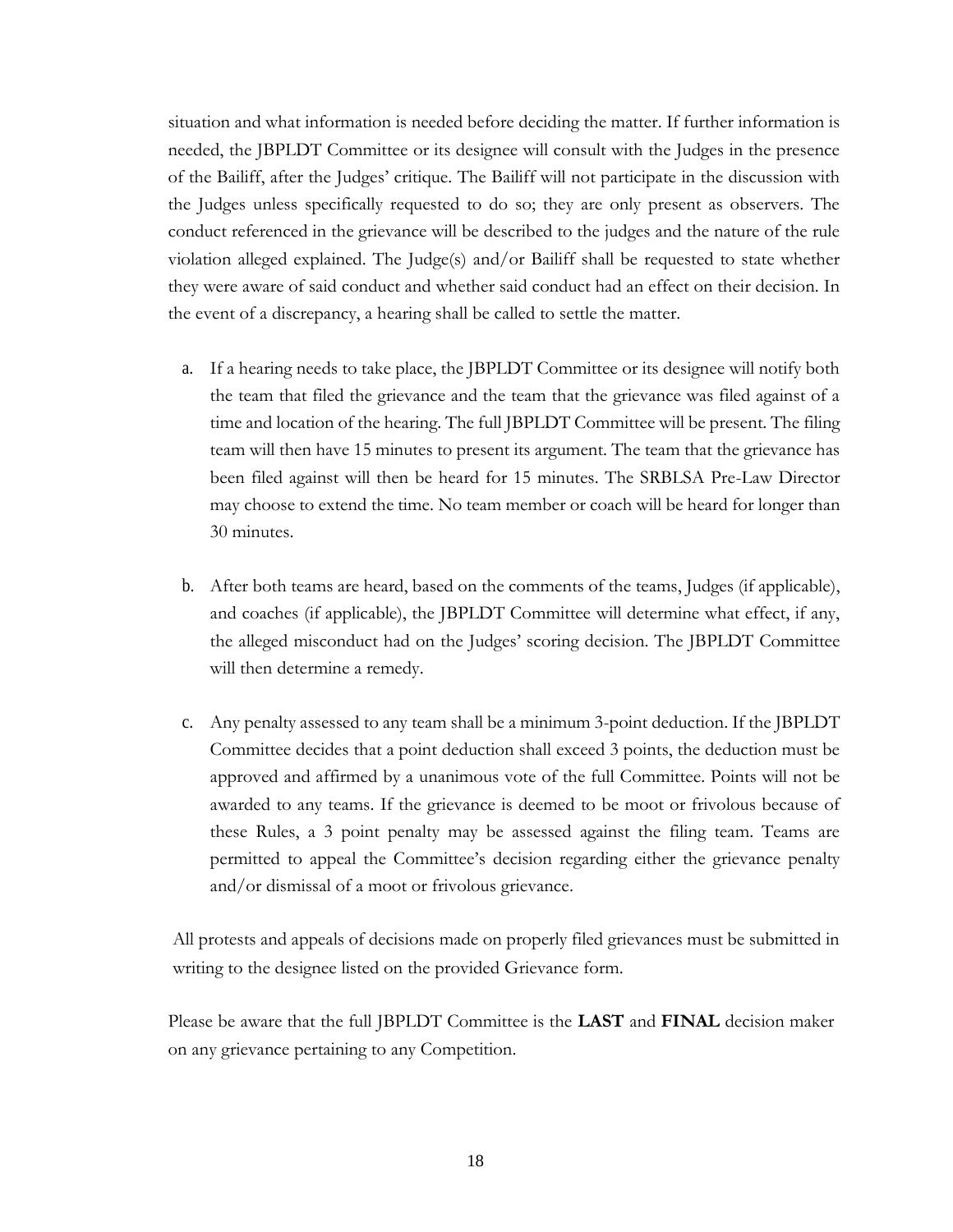## <span id="page-18-0"></span>**B. Invention of a Material Fact**

- 1. Inventions of material facts are grievable offenses. A material fact is any fact which significantly alters the course of trial. (Ex. A defendant accused of beating someone with a bat reveals during trial a handicap that makes the use of a bat impossible.) If during a trial, a team believes that the opposing team has invented a material fact, the advocate cross- examining that witness must attempt to impeach. Impeachment is also permitted on cross. BOTH IMPEACHMENTS BY OMMISSION AND COMMISION ARE PERMITTED.
- 2. If a competitor has invented a material fact, he/she must admit, if asked, that the "facts" they have testified to are not in the source packet. Competitors may not qualify this response in any misleading way. The competition Judge will be instructed to deduct points from the offending team.
- 3. If a grievance is filed regarding an invention of a material fact, the Judges will be contacted. If in the Judges' opinion the invention of the material fact is not sufficiently remedied by the deduction of points, the JBPLDT Committee reserves the right to take additional action, including and not limited to granting an automatic win to the opposing team. If in the Judges' opinion the fact was not material or was sufficiently resolved by a point deduction, then the matter will be deemed resolved and no further action will be taken.

## <span id="page-18-1"></span>**ARTICLE X – JUDGES**

## <span id="page-18-2"></span>**A. General Rules:**

The JBPLDT Committee will recruit competent competition judges who may either be law professors, judges or justices, or practicing attorneys. Enough competition judges should be recruited so as not to overload any judge with continuous judging.

## <span id="page-18-3"></span>**B. Role of Judges:**

1. Every judge shall be absolutely fair and impartial in all evidentiary rulings, in scoring and in all other judging activities. It is the role of the Chief Judge to control all proceedings and to carry out all other functions of a debate judge for the round over which he or she presides. The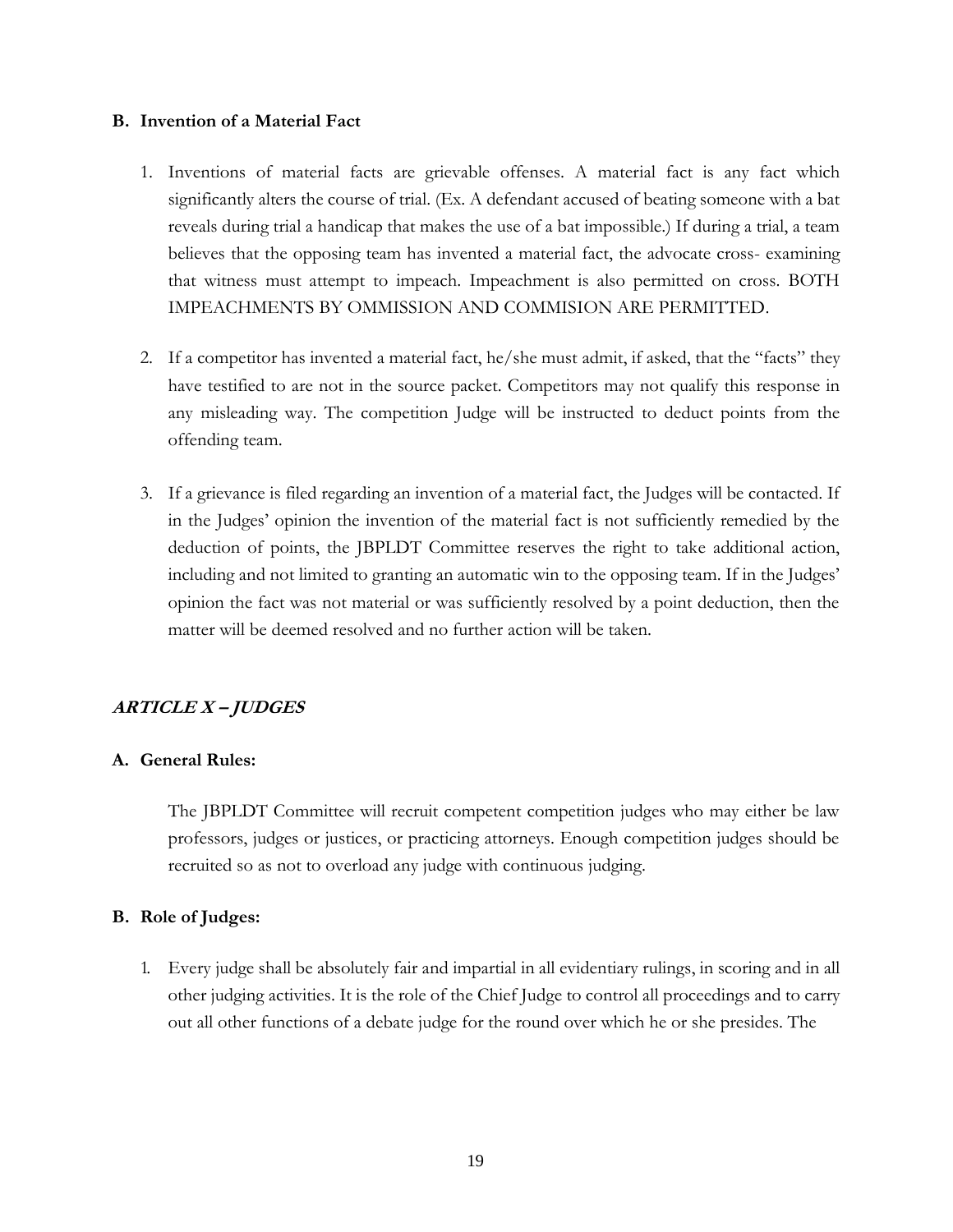Court shall refrain from questioning witnesses or preempting the role of student advocates.

**All judges must chose a winning team for the trial in which he/she is presiding.**

2. Additionally, the Judge will evaluate the performance of the attorneys in the round. Scoring **should not** be based on the merits or outcome of the case, as it would be judged in an actual trial.

## <span id="page-19-0"></span>**C. Dissemination of Information:**

Judges shall be informed during an orientation meeting of the scoring procedure and given adequate scoring sheets, together with judging criteria. Judges should also be informed as to procedure (i.e., time limits, role of bailiffs, time-keeping, asking questions, etc.) Judges shall be informed during the orientation meeting that judging shall be according to oral advocacy skills, without any consideration as to which team should win on the merits. Judges should also be advised that post-trial discussion between each of them as to which team should win is not recommended. Any discussion should be solely for the purpose of tabulating scores. Personal comments to the teams concerning the trial are encouraged. The comments of Judges are important to pre-law students as they sharpen their skills. Judges should strive to educate and inform participants as well as seek to give them advice on improving their performance.

## <span id="page-19-1"></span>**ARTICLE XI – BAILIFFS**

## <span id="page-19-2"></span>**A. General Rules:**

The JBPLDT Committee is responsible for recruiting Bailiffs. Bailiffs are officers of the court. The JBPLDT Committee is responsible for acquainting all Bailiffs with the rules and scoring procedures. A Bailiff orientation must be held by the JBPLDT Committee to review these rules and procedures prior to the first preliminary round. This orientation should not be held at the same time as the team orientation, though it may be part of the team orientation.

## <span id="page-19-3"></span>**B. Bailiff Duties:**

1. Starting Trials: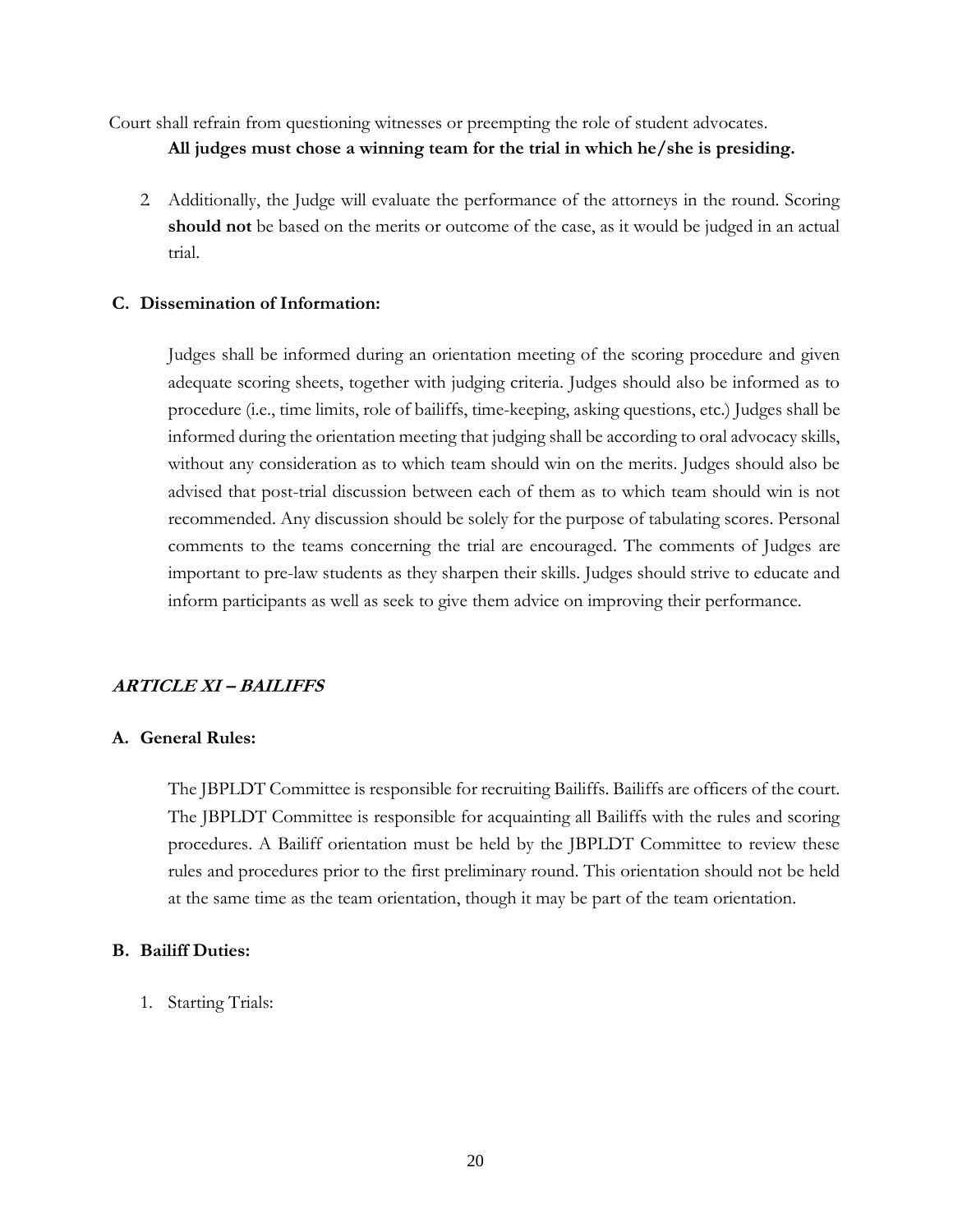- a. Bailiffs are responsible for making sure participants and judges are ready to begin the round.
- 2. Assisting Competition Judges:
	- a. Bailiffs are to assist the Judges when needed, to explain procedure to the Judges, and to assist in the tabulation of scores and submit the score sheets for review.
- 3. T**i**ming Trials:
	- a. Bailiffs are responsible for timekeeping during the rounds. The Bailiff will faithfully and truly monitor the time used. The Bailiff shall unobtrusively indicate using cards, to the teams and the bench, the amount of time remaining. Before the beginning of each round, the Bailiff will announce at what interval he or she will show the time-remaining cards.
- 4. Tabulations:
	- a. Each Bailiff shall keep a written record of the time, using the official timekeeping sheet. The accuracy of the tabulations on the timesheet is the responsibility of the Bailiff and the designated timesheet reviewers. However, the applicable JBPLDT Committee designee is responsible for ensuring that the score sheets are tabulated before any team is allowed to advance.

## <span id="page-20-0"></span>**C. Communication with Teams:**

Bailiffs may not communicate with participating team members during a round, including breaks.

## <span id="page-20-1"></span>**D. Insufficient Number of Bailiffs:**

- 1. Bailiffs are a courtesy extended to all competing teams. In the event that the JBPLDT Committee is unable to supply enough bailiffs, the SRBLSA Executive Board is permitted to Bailiff.
- 2. If the JBPLDT Committee is still unable to supply the round with enough bailiffs, then no round during that respective round shall have a bailiff. The teams will then be required to keep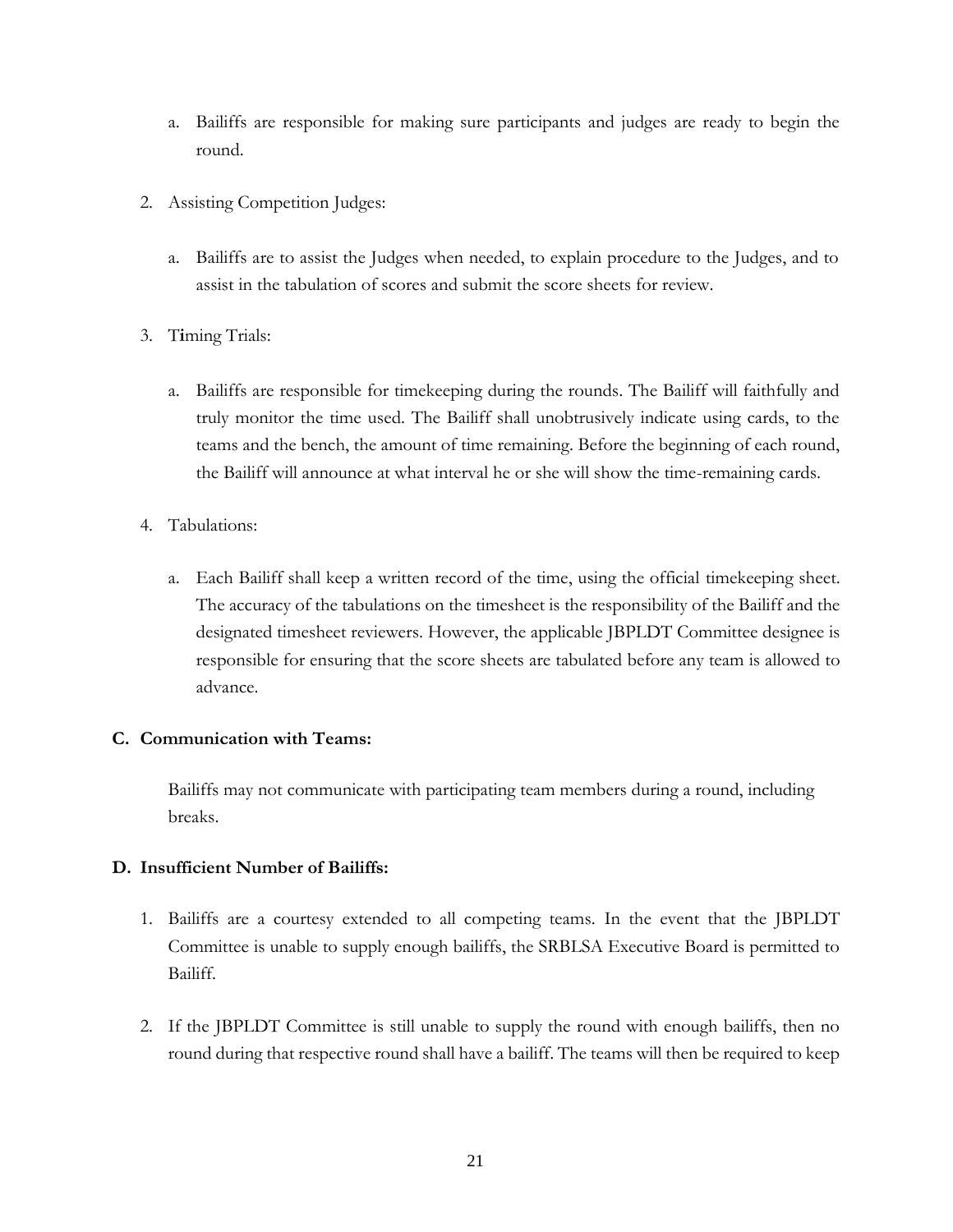track of their own time and must not exceed the time limit set forth in these Rules. At the conclusion of the trial, each team will be required to share their time log with the competition Judge. If a team exceeds the stated time limit, the competition Judge shall deduct points as set forth in Article XIII(B)).

## <span id="page-21-0"></span>**ARTICLE XII – THE ROUND**

- 1. The competition involves a current legal issue that presents either a circuit split or an inconsistent application across courts. The same fact pattern will be provided to all participants for use throughout the James Baldwin Pre-Law Debate Tournament.
- **2. Only these Rules and the sources provided in the fact pattern shall be used in each round.**

## <span id="page-21-1"></span>**A. Introduction of Team Members:**

At the commencement of each round, the participants shall introduce themselves in the appropriate manner (i.e. John Doe of Team A, Issue 1), except that their school must not be mentioned before, during or after the trial or during the judges' critiques. Failure to comply with this rule will result in a point penalty or disqualification of the team.

## <span id="page-21-2"></span>**B. Discussion with Judges:**

The only discussion with judges permitted shall be during the critique, which will be conducted by the judges in the presence of the Bailiff and both teams after each trial.

## <span id="page-21-3"></span>**C. Duty of Advocates:**

- 1. Diligent Preparation:
	- a. All Advocates shall strive with diligence to undertake the study, preparation and practice required to present their cases with integrity and competence.
- 2. Zealous Representation: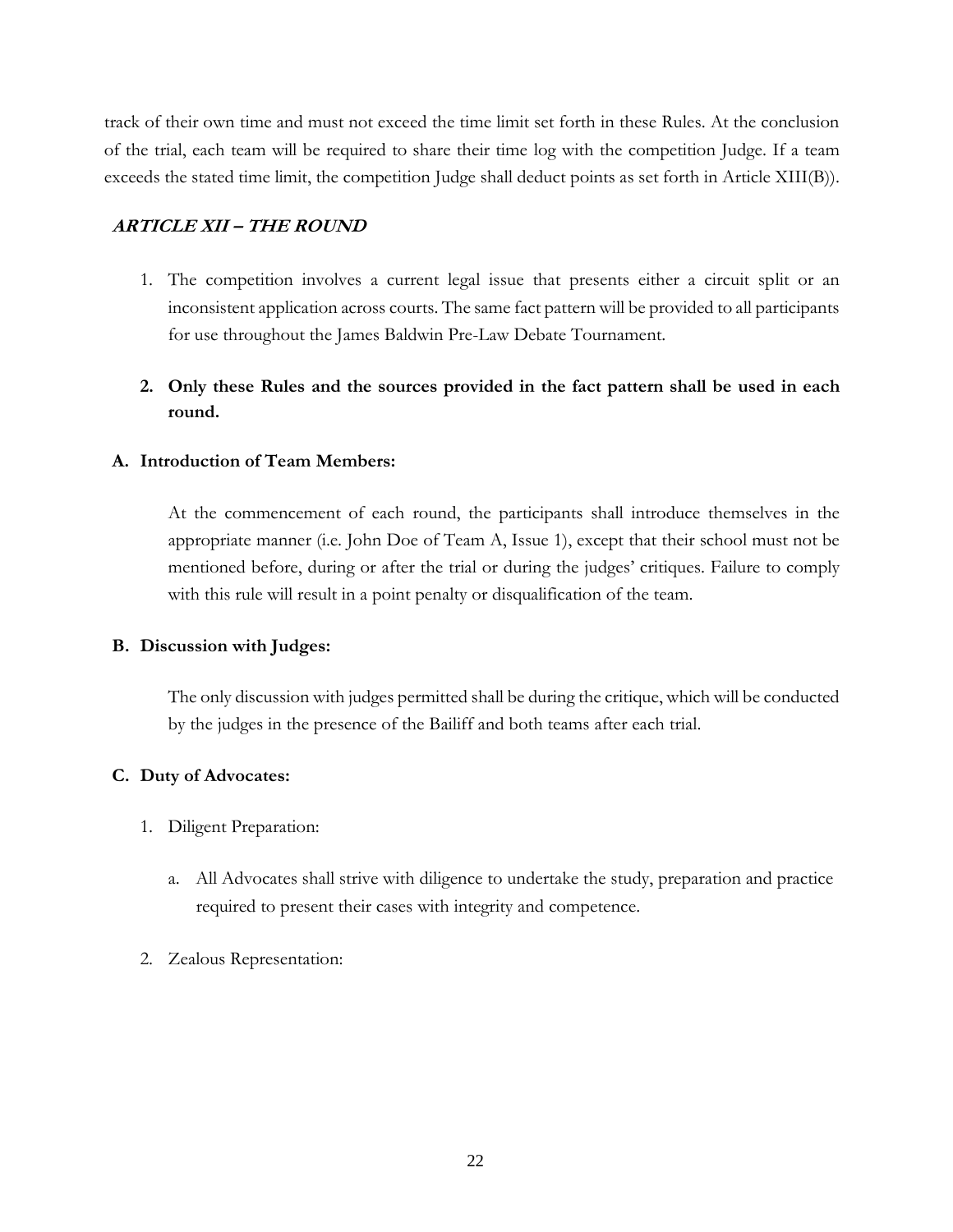- a. Advocates shall represent their issues zealously, within the bounds of the law. Specifically:
- b. If the facts of the case can lead to more than one inference or the law can reasonably be interpreted in more than one way, the Advocates may argue the inferences and conclusions and interpretations most favorable to their clients.
- c. Advocates shall refrain from offensive behavior; shall not attempt to circumvent any rule, nor commit any dishonesty, deceit, or misrepresentation, nor engage in any conduct that is unfair or prejudicial to the administration of justice.
- 3. Person Specific Duties:
	- a. Each Advocate shall conduct either a constructive argument, one cross-examination, and one rebuttal. An Advocate may not give both the constructive arguments for their side, and handle both cross-examinations, or both rebuttals in a single trial. An Advocate who chooses not to ask one or more questions of a witness on cross-examination will receive a zero for that cross. Only the Advocate handling the examination of a witness may interject during the testimony offered by that witness. Advocates are not prohibited from requesting permission to briefly consult with co-counsel.

## <span id="page-22-0"></span>**D. Court Decorum:**

Advocates shall maintain a respectful demeanor at all times. Courtesy toward the court, opposing counsel and the law is expected throughout all rounds and breaks. In addition, all participants shall be dressed appropriately in business professional attire.

## <span id="page-22-1"></span>**E. Time Limits:**

The time limits for each element of competition are as follows:

- 1. Time Limits Generally:
	- a. Each team will have thirty-two (32) minutes to complete its round. The time breakdown for each element shall be:
		- Constructive Argument: Eight (8) minutes each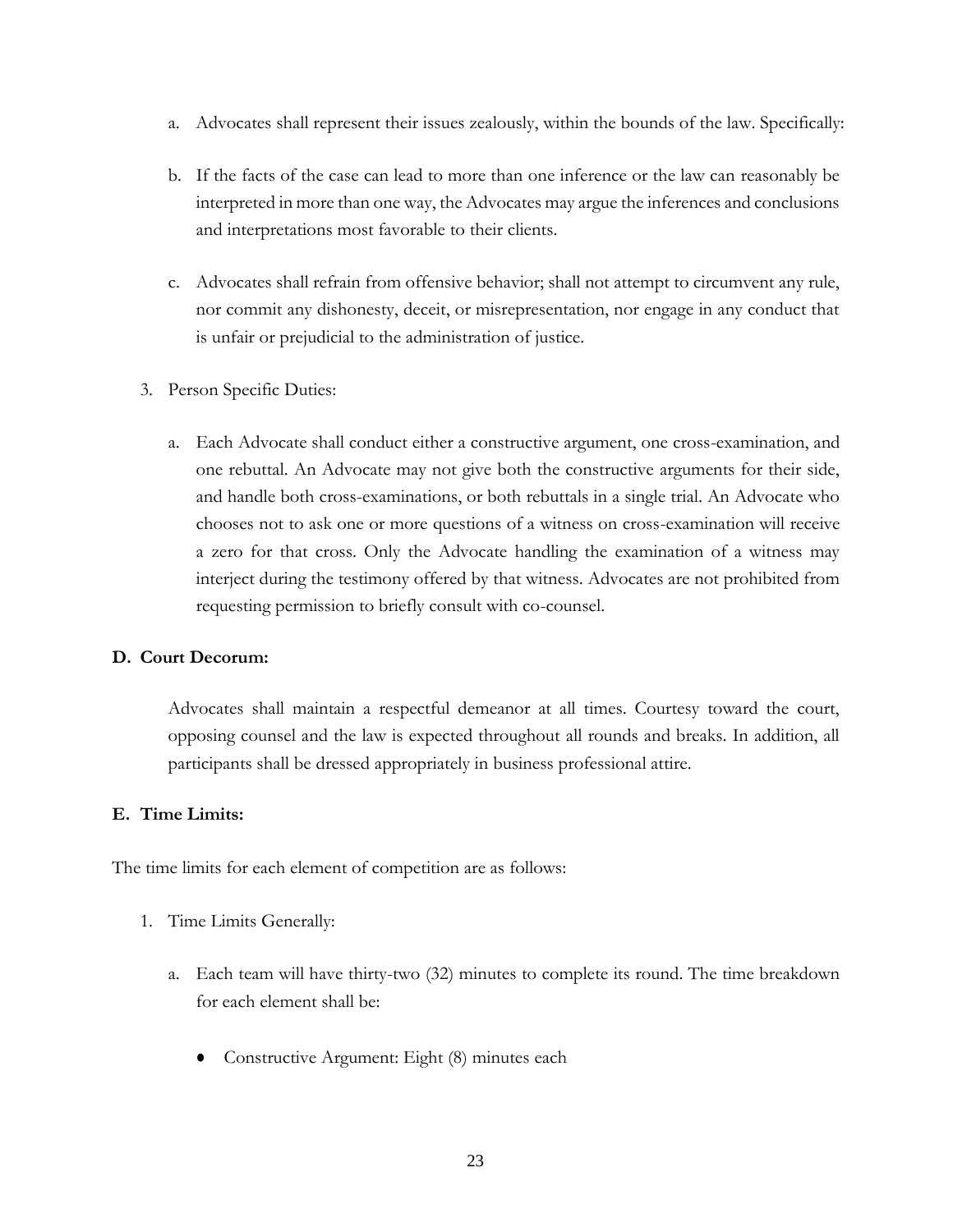- Cross-Examination: Three (3) minutes each
- Rebuttal: Five (5) minutes each
- b. The time limit will be strictly enforced, although it is not necessary that all time allotted be used.

**Should a team go over their allotted time, the penalty will result in a point deduction and possible disqualification. NOTE: The presiding judge and JBPLDT Committee have the discretion to determine if the overlay in time was the result of an external factor not within the competitor's control and adjust the penalty as necessary.**

## <span id="page-23-0"></span>**F. Round Defined:**

A round begins when the Judges enter the room and ends when the Bailiff concludes court after the second affirmative rebuttal and the judge's critiques. For the purposes of these Rules, competitors are not allowed to consult with their coaches, opponents, judges, and bailiffs during the rounds. This includes consultation with respect to prospective grievances.

## <span id="page-23-1"></span>**G. Rounds:**

The format of each round shall be as follows:

First Affirmative Constructive Argument Cross-Examination by the First Negative First Negative Constructive Argument Cross-Examination by the First Affirmative

Second Affirmative Constructive Argument Cross-Examination by the Second Negative Second Negative Constructive Argument Cross-Examination by the Second Affirmative

First Negative Rebuttal First Affirmative Rebuttal Second Negative Rebuttal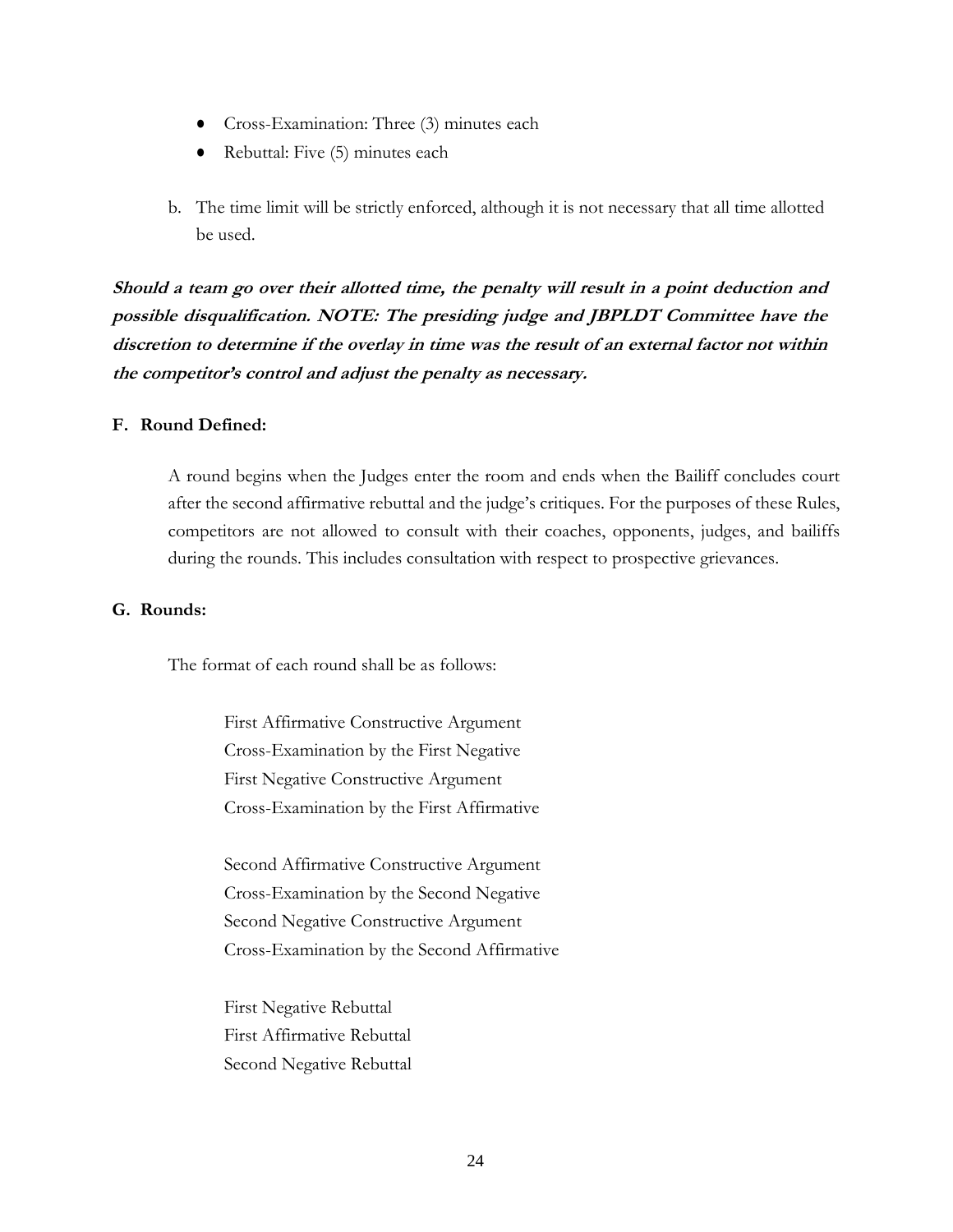Second Affirmative Rebuttal

## <span id="page-24-0"></span>**ARTICLE XIII – PENALTIES**

## <span id="page-24-1"></span>**A. JBPLDT Committee's Authority to Impose Penalties:**

The JBPLDT Committee may disqualify teams and assess penalties, in accordance with the guidelines enumerated below, as it deems necessary and proper.

## <span id="page-24-2"></span>**B. Penalty Points:**

| Penalty                                                                                               | <b>Minimum Penalty</b><br>Assessed | <b>Maximum Penalty Assessed</b>            |  |
|-------------------------------------------------------------------------------------------------------|------------------------------------|--------------------------------------------|--|
| Post-registration substitution of team<br>members without written approval of<br>the JBPLDT Committee | 5 points                           | 10 points and possible<br>disqualification |  |
| Lateness to rounds                                                                                    | 3 points                           | 10 points                                  |  |
| Exceeding time limits*                                                                                |                                    |                                            |  |
| $0-5$ minutes                                                                                         | $0$ points                         | 5 points and possible<br>disqualification  |  |
| 5-10 minutes                                                                                          | 5 points                           | 10 points and possible<br>disqualification |  |
| $10+$ points                                                                                          | 10 points                          | Automatic disqualification                 |  |
| Revealing school affiliation prior to the<br>final round                                              | $0$ points                         | 10 points                                  |  |
| Inappropriate communication during<br>the round between team members                                  | 3 points                           | 5 points                                   |  |
| Inappropriate communication during<br>the round between team members<br>and coaches                   | 5 points                           | 10 points                                  |  |
| Article VII(L) unprofessional<br>behavior                                                             | 5 points                           | 10 points                                  |  |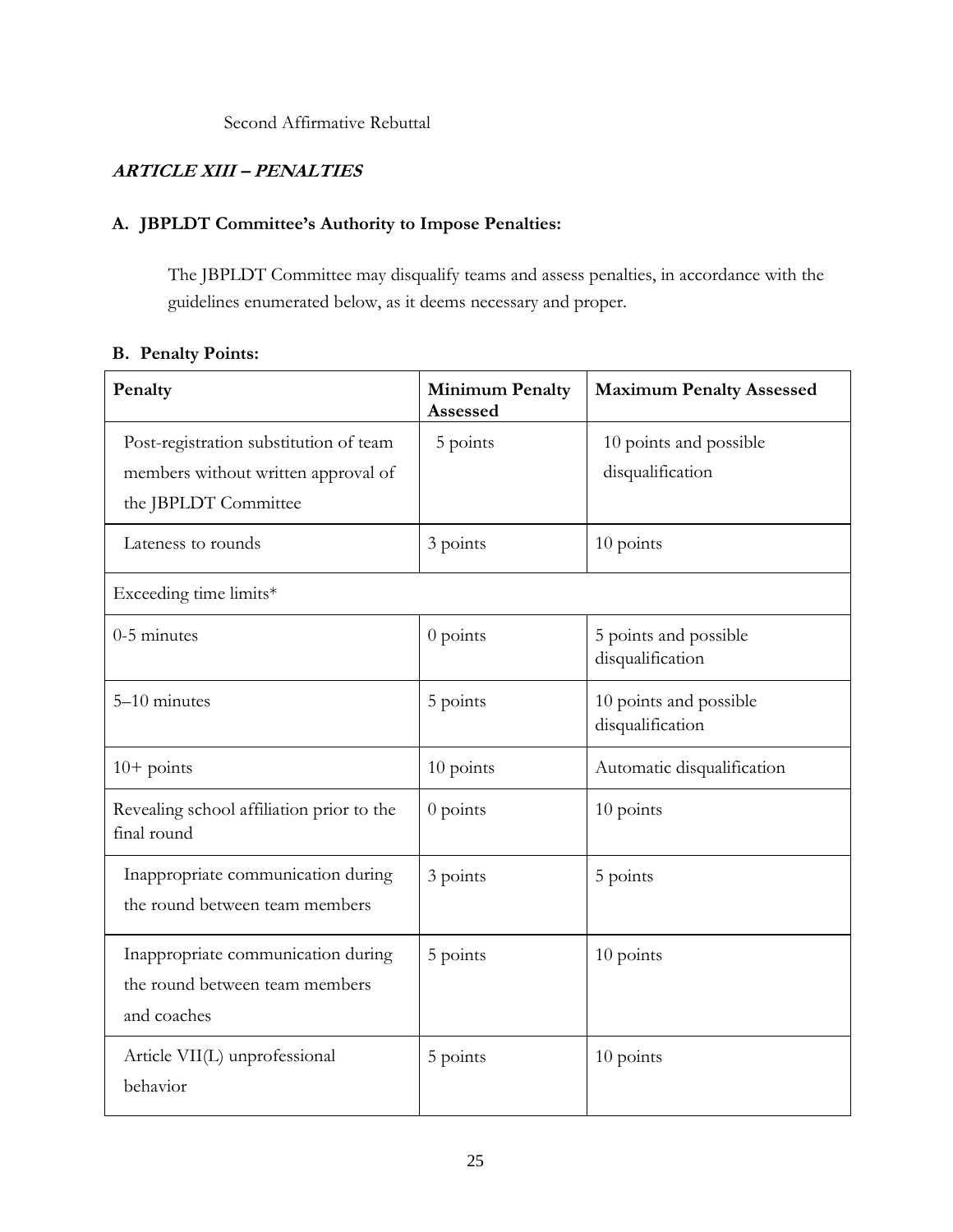**\*** *Each team is strongly encouraged to monitor its own time, even if a Bailiff is present during the trial.*

## <span id="page-25-0"></span>**C. Failure to Submit Letter of Good Standing and NBLSA Membership Status:**

Failure to submit a verification form or a letter of good standing from a team's school registrar office or dean AND Community Service Verification AND NBLSA Financial Status shall result in automatic disqualification.

## <span id="page-25-1"></span>**D. Confidentiality of Certain Competition Material:**

A team will be disqualified for using any JBPLDT information that is marked CONFIDENTIAL or is obviously confidential based on the content.

#### <span id="page-25-2"></span>**E. Other Important Notes:**

The penalties provided herein are all the penalties that are to be levied against a team by the JBPLDT Committee. The JBPLDT Committee may not levy any penalties, not described herein or in the grievance procedures, against a team. Participants should also note that certain rules have a provision for disqualification, if the particular rule is not followed. Should a team be disqualified for any reason their fees shall be forfeited, regardless of the time that disqualification is levied.

## **ARTICLE XIV – AWARDS**

- 1. There shall be an award given to the winning team (the JBPLDT First Place).
- 2. There shall be an award given to the second place team (the JBPLDT Second Place).
- 3. There shall be an award given to the third place team (The JBPLDT Third Place).
- 4. There shall be an award given to the best advocate (advocate with the highest score) and the First and Second runners up, as determined in the preliminary round.

## **ARTICLE XV – INTERPRETATION OF RULES**

#### **A. Official Interpretations:**

- 1. All official interpretations of these rules are the JBPLDT Committee's responsibility. Requests for official interpretations of these rules shall be submitted in writing to the SRBLSA Pre-Law Director.
- 2. Teams are responsible for abiding by all of the rules herein. Teams may be subject to penalty